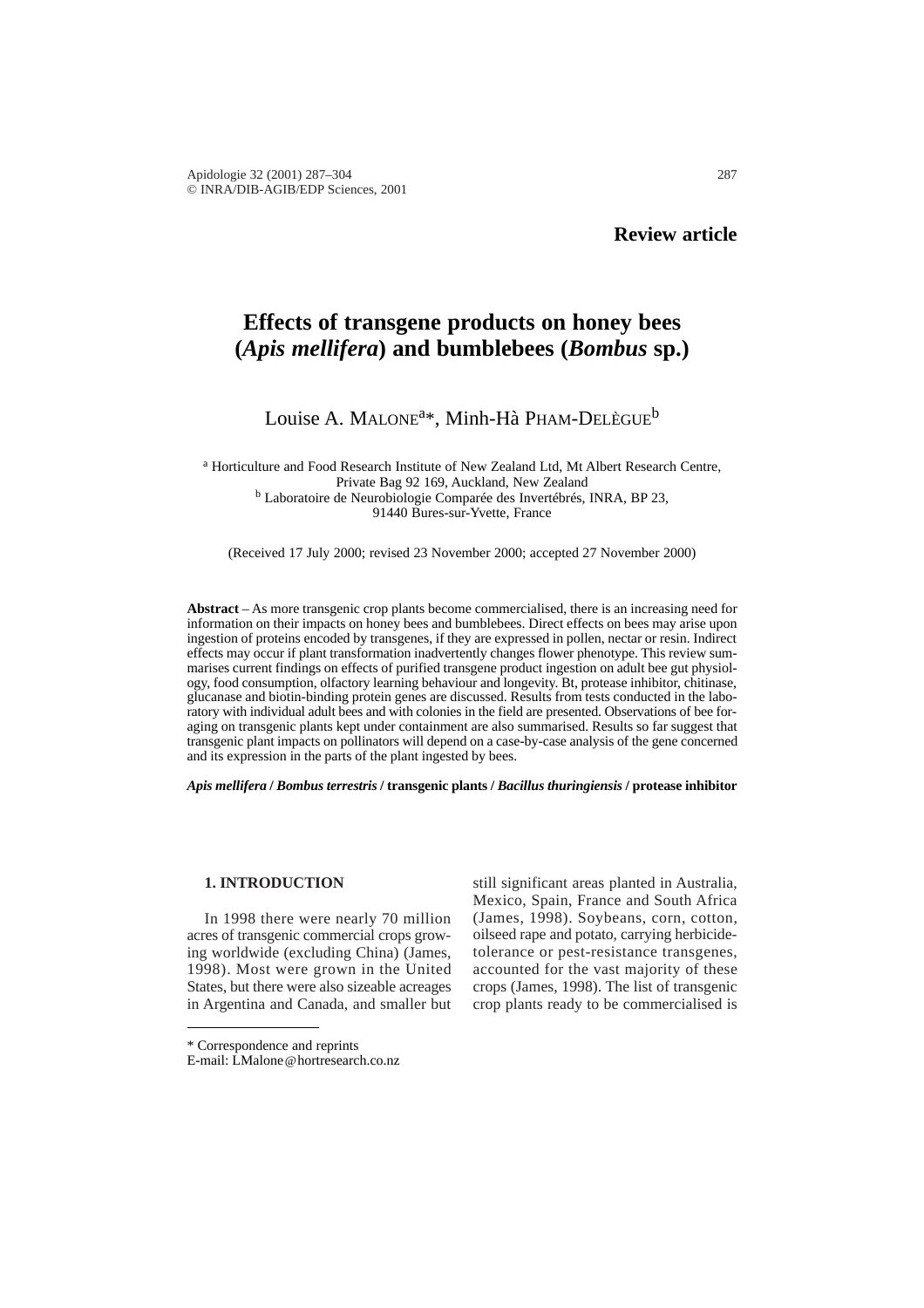longer and includes a wider range of traits. For example, in the United States, tomatoes with delayed ripening characteristics, virusresistant squash and papaya, and engineered *Bacillus thuringiensis* strains have been approved for commercialisation (Anon, 1997). Other transgenic plants being fieldtested include field crops (e.g. tobacco, alfalfa and rice), fruits (e.g. apple, kiwifruit, cranberry, grape, melon, plum, raspberry and strawberry), vegetables (e.g. broccoli, carrot, pea, eggplant and cucumber) and flowers (e.g. gladiolus, petunia and chrysanthemum) (Anon, 1997).

Many of these crops require bees for pollination. For some, crop yield is directly related to bee pollination success (e.g. apples, kiwifruit, plums, strawberries and tomatoes). In others, seed production is wholly or partially dependent on visits from bees (e.g. oilseed rape, broccoli and carrots). Additionally, there are many plants that, strictly speaking, do not require bee pollination, but are important food sources for bees (e.g. cotton) and others that are visited by bees if there is no better forage available (e.g. corn and potato) (Louveaux et al., 1980; Crane and Walker, 1984). Consequently there is a need for information about the impacts of transgenic plants on bees as pollinators and as honey producers.

Transgenic plants may have direct or indirect effects on bees. Direct effects may be defined as those that arise when a bee ingests the protein that a transgene encodes. Indirect effects may arise if the process of introducing the transgene into the plant results in inadvertent changes to plant phenotype affecting its attractiveness or nutritive value to bees.

Direct effects on bees may arise if transgene products (proteins) occur in the pollen, nectar or resin of a transgenic plant. These effects will depend on the nature of the transgene product and on the amount of it consumed by the bee. Of the plant products that bees collect, pollen represents the most likely vehicle for a transgene product. Pollen

is a plant tissue composed of 8 to 40% protein (Herbert, 1992), whereas nectar and resin are plant secretions without significant protein content (Baker and Baker, 1977; Schmidt and Buchmann, 1992). There are surprisingly few published measurements of transgene expression levels in the pollen or nectar of transgenic plants and none for the resins, gums or exudates that bees collect for propolis manufacture. Transgenic corn containing a Bt gene controlled by a pollenspecific promoter was found to have pollen containing 260–418 ng of Bt toxin per mg of total soluble protein (Kozeil et al., 1993). However, transgenic corn plants containing the same Bt gene on a different promoter (cauliflower mosaic virus or CaMV 35S) did not produce measurable quantities of the toxin in pollen (Kozeil et al., 1993). Transgenic Bt-cotton plants (commercial cultivar, Bollgard™, with *cry*1Ac gene driven by CaMV 35S promoter) had 0.6 µg of Bt toxin in their pollen (per g fresh weight), whereas the petals of the same plants contained 3.4 µg of toxin per g (Greenplate, 1997). Indirect evidence of Bt gene expression in pollen has also been provided by a report of insecticidal activity of pollen from Bt-transgenic N4640 maize (Losey et al., 1999). Transgenic oilseed rape plants containing a gene encoding the proteinase inhibitor, oryzacystatin I (OC-I), under the control of the CaMV 35S promoter had measurable quantities of this transgene product in their leaves (0.2–0.4% of total soluble protein), but not in their pollen (Bonadé Bottino et al., 1998). This finding was confirmed by Jouanin et al*.* (1998) and these authors also noted that Bowman-Birk soybean trypsin inhibitor (BBI) could not be detected in the nectar or pollen of transgenic oilseed rape plants with measurable expression levels in leaves (gene also on CaMV 35S promoter). Clearly, more information is required before any generalisations can be made about transgene expression levels in the parts of plants ingested by bees. Without this information we are somewhat limited in the conclusions we can draw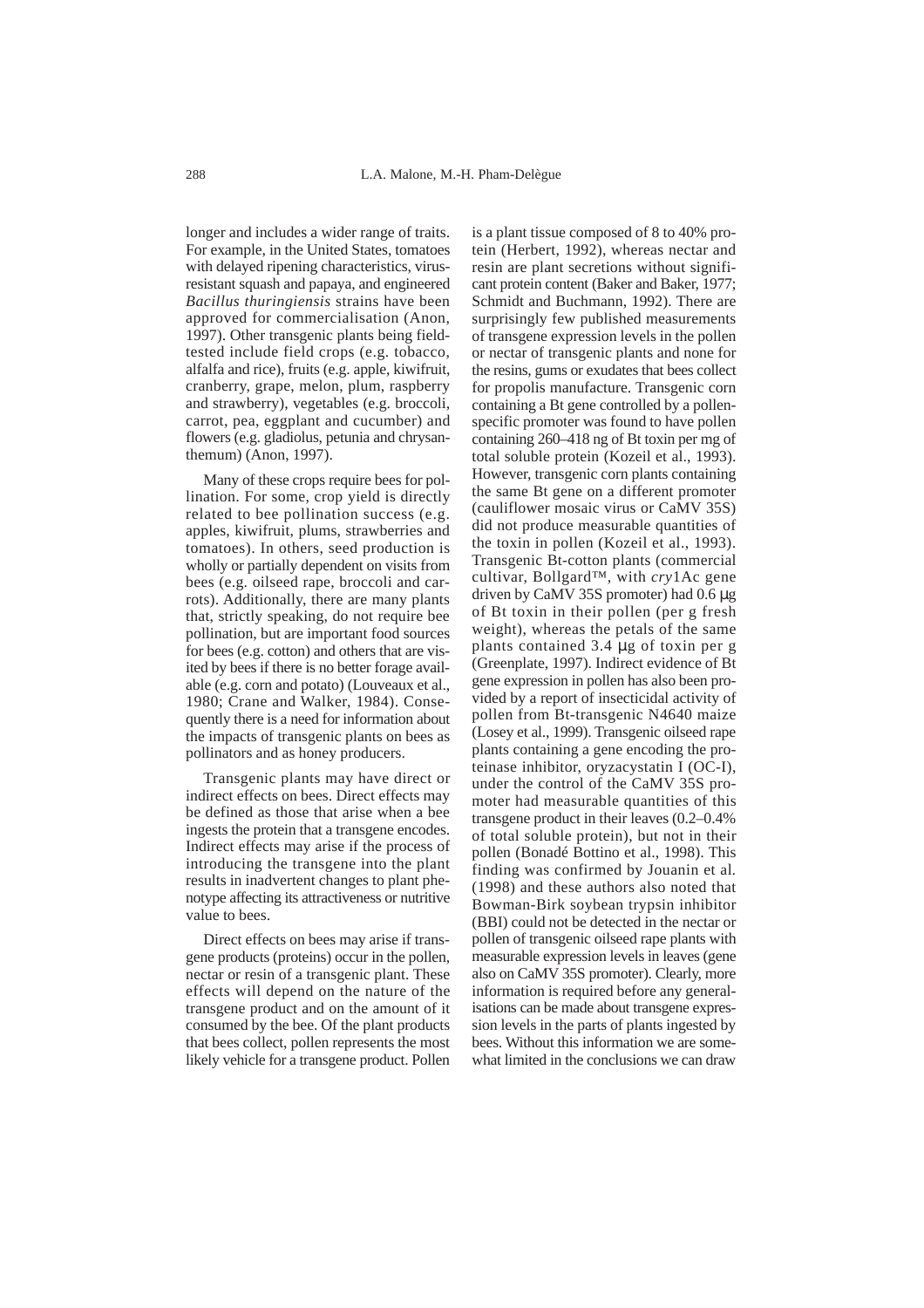from experiments to test the impacts of transgene products and transgenic plants on bees.

Data on pollen grain dispersal is available from various studies designed to assess gene flow from transgenic plants (e.g. Lavigne et al., 1998; Foueillassar, unpublished data). From this one may deduce the potential risks to non-target insects of exposure to proteins which could be expressed in transgenic pollen. Unfortunately, current predictive mathematical models of pollen dispersal take into account pollen carried only by wind and not by insects. More information is needed on insect-mediated pollen movement in order to make reasonable predictions about the levels of transgenic pollen to which bees may be exposed in the field.

Indirect effects of transgenic plants on bees may occur when genetic modification results in an unexpected change in the plant's phenotype. Insertional mutagenesis is one such change. In this case, the random positioning of the transgene in the plant's genome interferes with a gene or suite of genes needed for a "normal" phenotype. For example, an insertional mutagenesis event that resulted in plants without flowers would have a definite negative impact on bees. Less obvious changes, such as alterations in nectar quality or volume would be harder, but not impossible, to detect. Effects due to insertional mutagenesis will vary among different lines of plants derived from separate transformation events and can easily be eliminated by line selection. Pleiotropic effects represent a second type of inadvertent phenotypic change. In this case, it is not the position of the transgene, but its product, which interferes unexpectedly with a biochemical pathway in the plant to create a phenotypic change. Such changes would occur in all lines of the transgenic plant and could not be remedied by line selection.

Test methodologies are currently being developed to assess the impacts of transgenic plants on bees. Purified transgene products can be used in conventional tests for oral and contact toxicity, similar to those developed for chemical pesticides. These proteins can also be used in behavioural assays with individual bees and can be fed to colonies of bees to assess colony-level and sub-lethal effects. (See Tab. I for a summary of such experiments.) However, it is important when designing these tests to take into account the biological activity of the transgene product in question and the dosage levels likely to be encountered by bees foraging on transgenic plants expressing the gene. The mechanisms of action of transgene products, such as Bt toxins, chitinases or protease inhibitors, vary considerably and also differ from those of conventional insecticides, which tend to fall into several welldefined categories such as nervous system inhibitors or insect growth regulators. As mentioned previously, a lack of information on transgene expression levels in pollen (or nectar or resin) limits our ability to design meaningful toxicity tests. Because of this, the dosage levels used in tests so far are estimates of the range of concentrations of a transgene product that a bee might be expected to encounter when foraging on a transgenic crop. Sometimes very high doses are included to simulate a "worst-case scenario" for the bee. These tests can provide useful information on bee impacts, in advance of the actual production of transgenic plants for testing, thus saving time and effort. Ultimately however, tests with whole transgenic plants must be conducted to confirm in vitro test results, to learn of any pleiotropic effects and to check for line effects such as those caused by insertional mutagenesis.

#### **2. RECENT RESEARCH RESULTS**

#### **2.1.** *Bt* **genes**

Bt genes are isolated from *Bacillus thuringiensis*, a soil-dwelling bacterium which produces a range of insect-specific toxic proteins. Different strains of *B. thuringiensis*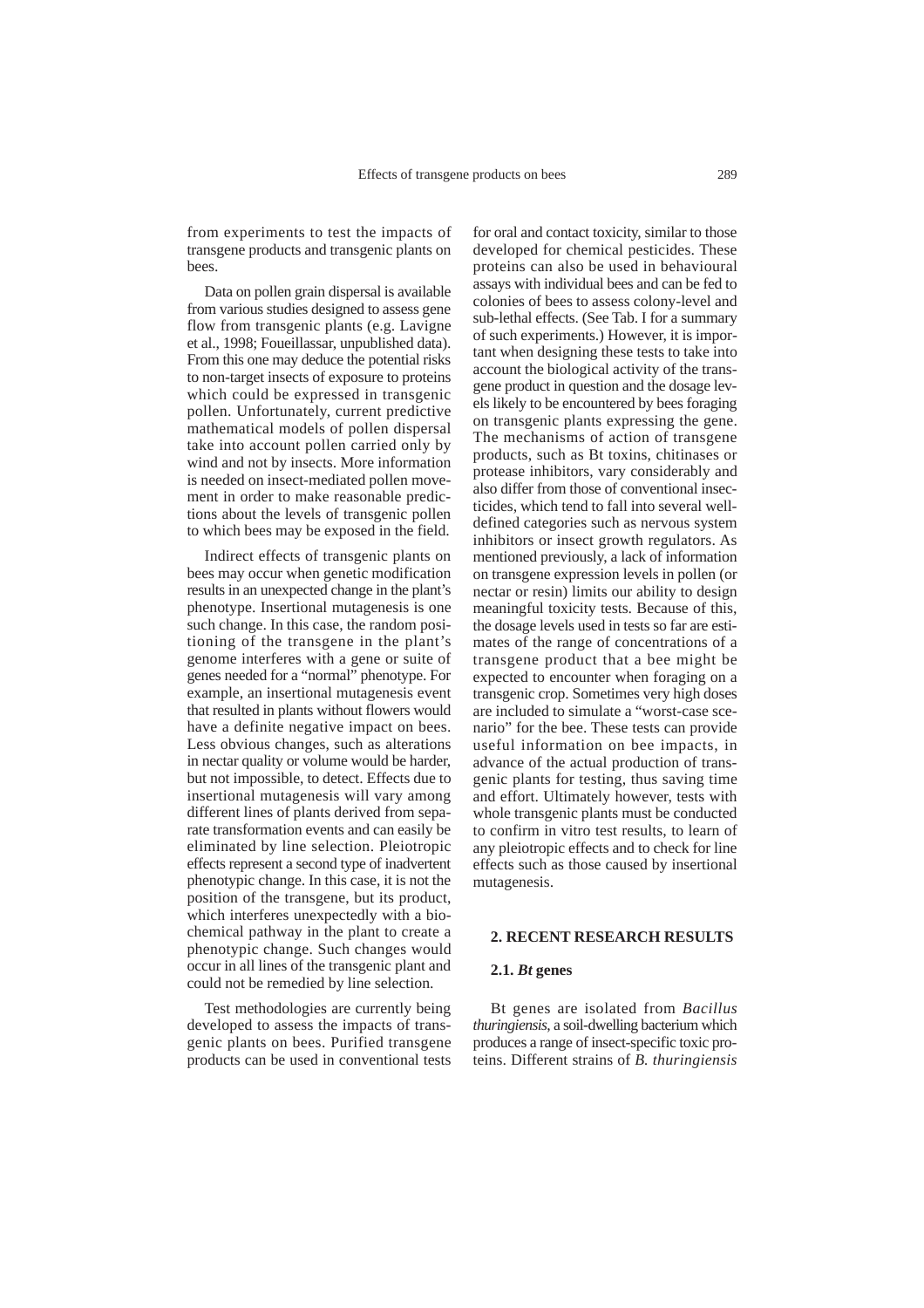| Protein tested             | Type of experiment, situation, stages tested                | Doses tested                     | Reference                               |
|----------------------------|-------------------------------------------------------------|----------------------------------|-----------------------------------------|
| Bt toxins                  |                                                             |                                  |                                         |
| Crv1Ac                     | Toxicity, laboratory, larvae and adults                     | $20 \mu g/ml$                    | Sims, 1995; Anon, 2000                  |
| Cry1Ab                     | Toxicity, laboratory, larvae                                | $20 \mu g/ml$                    | Anon, 2000                              |
| Cry9C                      | Toxicity, laboratory, larvae                                | $20 \mu g/ml$                    | Anon, 2000                              |
| Cry3A                      | Toxicity, laboratory, larvae                                | Not given                        | Anon, 2000                              |
| Cry3B                      | Toxicity and growth effects, field colony, larvae and pupae | 0.066 or 0.332%                  | Arpaia, 1996                            |
| Cry1Ba                     | Toxicity and food consumption, laboratory, adults           | $10, 2.5, 0.25$ mg/g             | Malone et al., 1999                     |
| Cry1Ba                     | Toxicity and flight activity, field colony, adults          | $625 \mu g/g$                    | Malone et al., 2001                     |
| Serine protease inhibitors |                                                             |                                  |                                         |
| Bowman-Birk soybean        | Short-term toxicity, laboratory, adults                     | $1, 0.1, 0.01, 0.001$ mg/g       | Belzunces et al., 1994                  |
| trypsin inhibitor (BBI)    |                                                             |                                  |                                         |
| <b>BBI</b>                 | Short- and long-term toxicity, laboratory, adults           | 11 $\mu$ g per bee (short-term); | Girard et al., 1998                     |
|                            |                                                             | $26 \mu g/ml$ (long-term)        |                                         |
| <b>BBI</b>                 | Long-term toxicity, laboratory, adults                      | $1, 0.1, 0.01$ mg/ml             | Sandoz, 1996;                           |
|                            |                                                             |                                  | Pham-Delègue et al., 2000               |
| <b>BBI</b>                 | Conditioned proboscis extension assay, laboratory, adults   | 1, 5, 10 $\mu$ g/ml (reward);    | Girard et al., 1998;                    |
|                            |                                                             | $1, 0.1, 0.026, 0.01$ mg/ml      | Jouanin et al., 1998;                   |
|                            |                                                             | (dose)                           | Pham-Delègue et al., 2000               |
| Aprotinin                  | Long-term toxicity, laboratory, adults                      | $10, 5, 1, 0.1, 0.01$ mg/ml      | Malone et al., 1995;                    |
|                            |                                                             |                                  | Burgess et al., 1996                    |
| Aprotinin                  | Toxicity, laboratory, bumblebee adults                      | $10, 5, 1, 0.1, 0.01$ mg/g       | Malone et al., 2000                     |
| Kunitz soybean trypsin     | Long-term toxicity, laboratory, adults                      | $10, 5, 1, 0.1, 0.01$ mg/ml      | Malone et al., 1995;                    |
| inhibitor (SBTI)           |                                                             |                                  | Burgess et al., 1996                    |
| SBTI                       | Long-term toxicity, laboratory, adults                      | $1, 0.1, 0.01$ mg/ml             | Sandoz, 1996; Pham-Delègue et al., 2000 |
| SBTI                       | Toxicity and food consumption, laboratory, adults           | $10, 5, 0.5$ mg/g                | Malone et al., 1999                     |
| <b>SBTI</b>                | Toxicity, laboratory, bumblebee adults                      | $10, 5, 1, 0.1, 0.01$ mg/g       | Malone et al., 2000                     |
| <b>SBTI</b>                | Toxicity and flight activity, field colony, adults          | $2.5 \text{ mg/g}$               | Malone et al., in press                 |
| <b>SBTI</b>                | Conditioned proboscis extension assay, laboratory, adults   | $1, 0.1, 0.01$ mg/ml (dose)      | Jouanin et al., 1998;                   |
|                            |                                                             |                                  | Pham-Delègue et al., 2000               |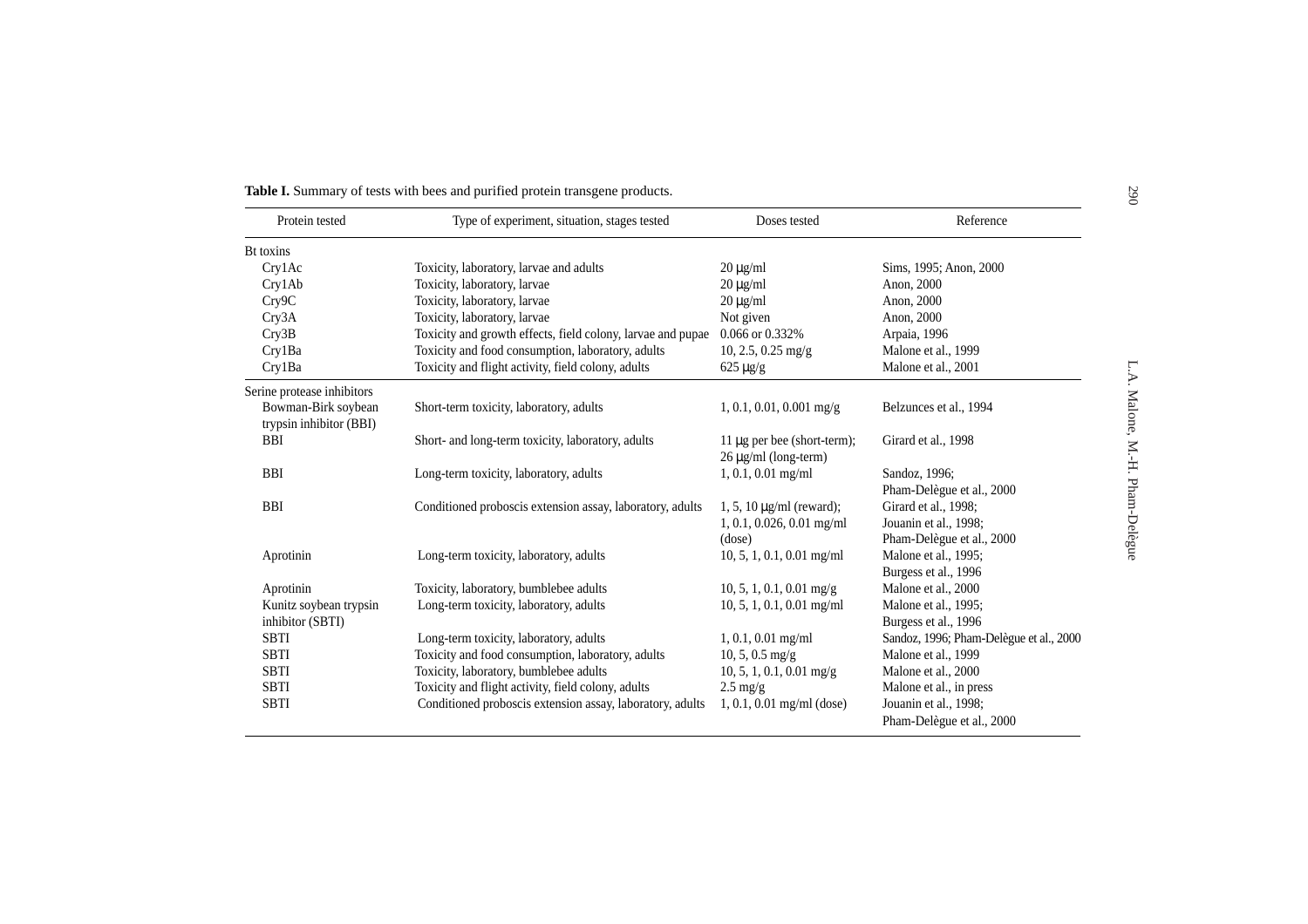#### **Table I.** Continued.

| Protein tested                     | Type of experiment, situation, stages tested                                   | Doses tested                                                        | Reference                                                                  |
|------------------------------------|--------------------------------------------------------------------------------|---------------------------------------------------------------------|----------------------------------------------------------------------------|
| $(POT-1)$                          | Potato proteinase inhibitor I Long-term toxicity, laboratory, adults           | 2, 0.1 mg/ml, 10, 2 mg/g                                            | Malone et al., 1998                                                        |
| $(POT-2)$                          | Potato proteinase inhibitor II Long-term toxicity, laboratory, adults          | 2, 0.1 mg/ml, 10, 2 mg/g                                            | Malone et al., 1998                                                        |
| POT-1                              | Toxicity, laboratory, bumblebee adults                                         | $10, 5, 1, 0.1, 0.01$ mg/g                                          | Malone et al., 2000                                                        |
| POT-2                              | Toxicity, laboratory, bumblebee adults                                         | $10, 5, 1, 0.1, 0.01$ mg/g                                          | Malone et al., 2000                                                        |
| Cowpea trypsin inhibitor<br>(CpTI) | Acute toxicity laboratory, adults                                              | 11 µg per bee (oral);<br>$0.5 \,\mu g$ per bee (injected)           | Picard-Nizou et al., 1997                                                  |
| CpTI                               | Conditioned proboscis extension assay, laboratory, adults                      | $1, 5, 10 \mu g/ml$ (reward);<br>$0.026$ mg/ml (dose)               | Picard-Nizou et al., 1997                                                  |
| Cysteine protease inhibitors       |                                                                                |                                                                     |                                                                            |
| Oryzacystatin I (OC-I)             | Short- and long-term toxicity, laboratory, adults                              | 11 $\mu$ g per bee (short-term);<br>$26 \mu g/ml$ (long-term)       | Girard et al., 1998                                                        |
| OC-I                               | Long-term toxicity, laboratory, adults                                         | $1, 0.1, 0.01$ mg/ml                                                | Sandoz, 1996                                                               |
| OC-I                               | Conditioned proboscis extension assay, laboratory, adults                      | $1, 5, 10 \mu g/ml$ (reward);<br>$1, 0.1, 0.01, 0.026$ mg/ml (dose) | Girard et al., 1998;<br>Jouanin et al., 1998;<br>Pham-Delègue et al., 2000 |
| Chicken egg white cystatin         | Short- and long-term toxicity, laboratory, adults                              | 11 μg per bee (short-term);<br>$26 \mu g/ml$ (long-term)            | Girard et al., 1998                                                        |
| Other proteins                     |                                                                                |                                                                     |                                                                            |
| Chitinase                          | Acute toxicity laboratory, adults                                              | 11 $\mu$ g per bee (oral);<br>$1.69 \mu$ g per bee (injected)       | Picard-Nizou et al., 1997                                                  |
| Chitinase                          | Conditioned proboscis extension assay, laboratory, adults                      | $1, 5, 10 \mu g/ml$ (reward)                                        | Picard-Nizou et al., 1997                                                  |
| Chitinase                          | Foraging activity on artificial flower, flight room, adults                    | $1.3 \text{ mg/ml}, 13,$<br>$1.3 \mu g/ml$ (reward)                 | Picard et al., 1991                                                        |
| $\beta$ -1,3 glucanase             | Short-term toxicity, laboratory, adults                                        | 11 $\mu$ g per bee (oral);<br>$0.3 \mu$ g per bee (injected)        | Picard-Nizou et al., 1997                                                  |
| $\beta$ -1,3 glucanase             | Conditioned proboscis extension assay, laboratory, adults                      | $1, 5, 10 \mu g/ml$ (reward)                                        | Picard-Nizou et al., 1997                                                  |
| $\beta$ -1,3 glucanase             | Foraging activity on artificial flower, flight room, adults                    | $1.3 \text{ mg/ml}, 13,$<br>$1.3 \mu g/ml$ (reward)                 | Picard et al., 1991                                                        |
| Avidin                             | Long-term toxicity and food consumption, laboratory, adults $6.7$ , $20 \mu M$ |                                                                     | Christeller et al., 1999                                                   |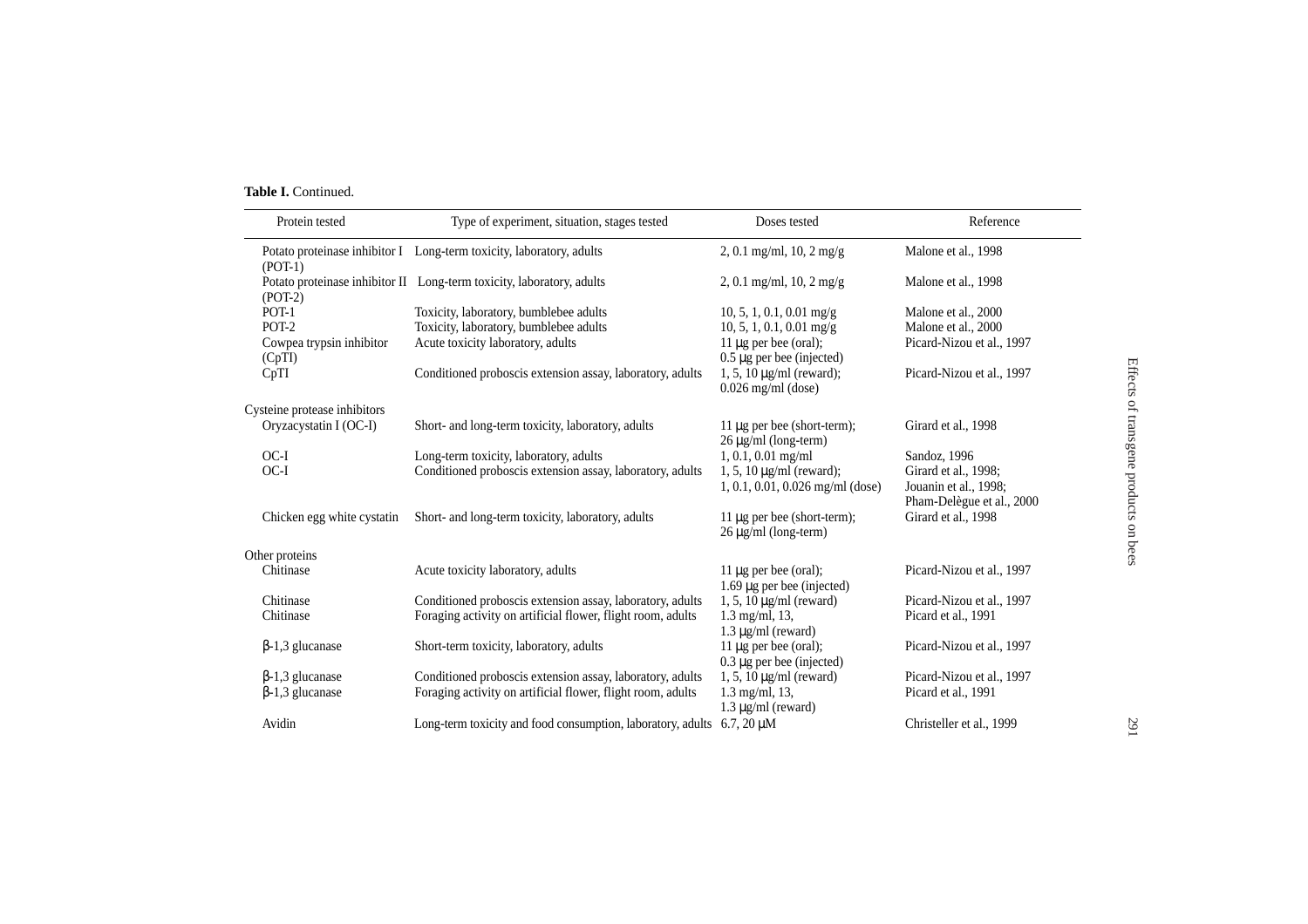produce different suites of toxins. Usually each toxin is specific to a particular order of insects and Bt genes encoding toxins with lepidopteran, dipteran or coleopteran activity have been isolated. Cultured *B. thuringiensis* spores and vegetative stages have been used for many years in biopesticide preparations where their lack of hymenopteran activity has ensured a good safety record with bees. Transgenic cotton and corn plants containing lepidopteran-active Bt genes are commercially available, as are coleopteran-active Bt-transgenic potatoes (Anon, 1997, 2000). These plants present single toxins to the insect in a pure and "activated" form, whereas the biopesticide preparations, containing whole bacteria and spores, usually present the insects with mixtures of toxins that need to be activated by conditions in the insect's gut. Because of this, additional testing needs to be undertaken to ensure the safety of transgenic Bt-plants to beneficial insects such as bees. Fortunately, Bt toxins can be purified and activated to resemble the state in which they are expressed in transgenic plants (e.g. Simpson et al., 1997) and these can be used in trials with bees.

Purified Cry  $1Ac (= CryIA(c), lepi$ dopteran-active) toxin fed at a concentration of 20 µg/ml to 1–3 day-old larvae and adults of *Apis mellifera* had no significant effect on the survival of these insects (Sims, 1995). This toxin concentration was more than "100 times the concentration of CryIA(c) protein found in the field as present in pollen and nectar of transgenic cotton" (Sims, 1995), but the author did not give details of these gene expression measurements. Similar toxicity test results were submitted to the United States' Environmental Protection Agency (EPA) for registration of Bt-cotton. No toxicity was noted in honey bee larvae or adults fed purified Cry1Ac at levels "1700 or 10000 times the levels found in pollen and nectar, respectively, of transgenic insect resistant cotton plants" (Anon, 2000). Honey bee larval tests for the EPA have also revealed no bee

toxicity for Cry1Ab and Cry9C (both lepidopteran-active toxins for expression in corn) or for Cry3A (coleopteran-active toxin for potatoes) (Anon, 2000). Similarly, purified Cry3B toxin  $(= CrvIIIB, coleopteran$ active) fed in sugar syrup at concentrations of 0.066% or 0.332% to colonies of honey bees over a two-month period had no effect on larval survival or pupal dry weight (Arpaia, 1996). Purified Cry1Ba toxin (lepidopteran-active), mixed into a pollen-based food at 10, 2.5 or 0.25 mg/g and fed to adult honey bees for seven days post-emergence, had no significant effect on the rate at which each food was consumed or on the longevity of the bees (Malone et al., 1999). A similar lack of effect was noted with two Bt biopesticide preparations (Foray 48B and Dipel 2X) fed to bees in the same experiment at 2.5 mg/g. However, an extremely high concentration of Dipel (10 mg/g) resulted in significantly reduced food consumption and survival, although whether this was due to the Bt toxin or some of the "inert" ingredients in the preparation was not ascertained (Malone et al., 1999). Worker honey bees fed for seven days post-emergence with 625 µg/g purified Cry1Ba toxin mixed into pollen-based food and then returned to their hives had similar longevity and flight activity to control bees (Malone et al., 2001).

A semi-field study in Germany (Schur et al., 2000, reported in Anon, 2000), using field-grown Cry1Ab Bt-corn plants and honey bee colonies placed inside gauze tents covering parts of the cornfields, showed no adverse effects of Bt-corn pollen containing high levels of Cry1Ab protein on bee survival, foraging frequency, behaviour or brood development during the seven-day period of pollen shed. Subsequent observation for a further 30 days revealed no effects on brood development.

In response to public concerns raised by the monarch butterfly/Bt-corn pollen study (Losey et al., 1999), tests are also under way to compare the respective effects of purified lepidopteran-active Bt toxins, of a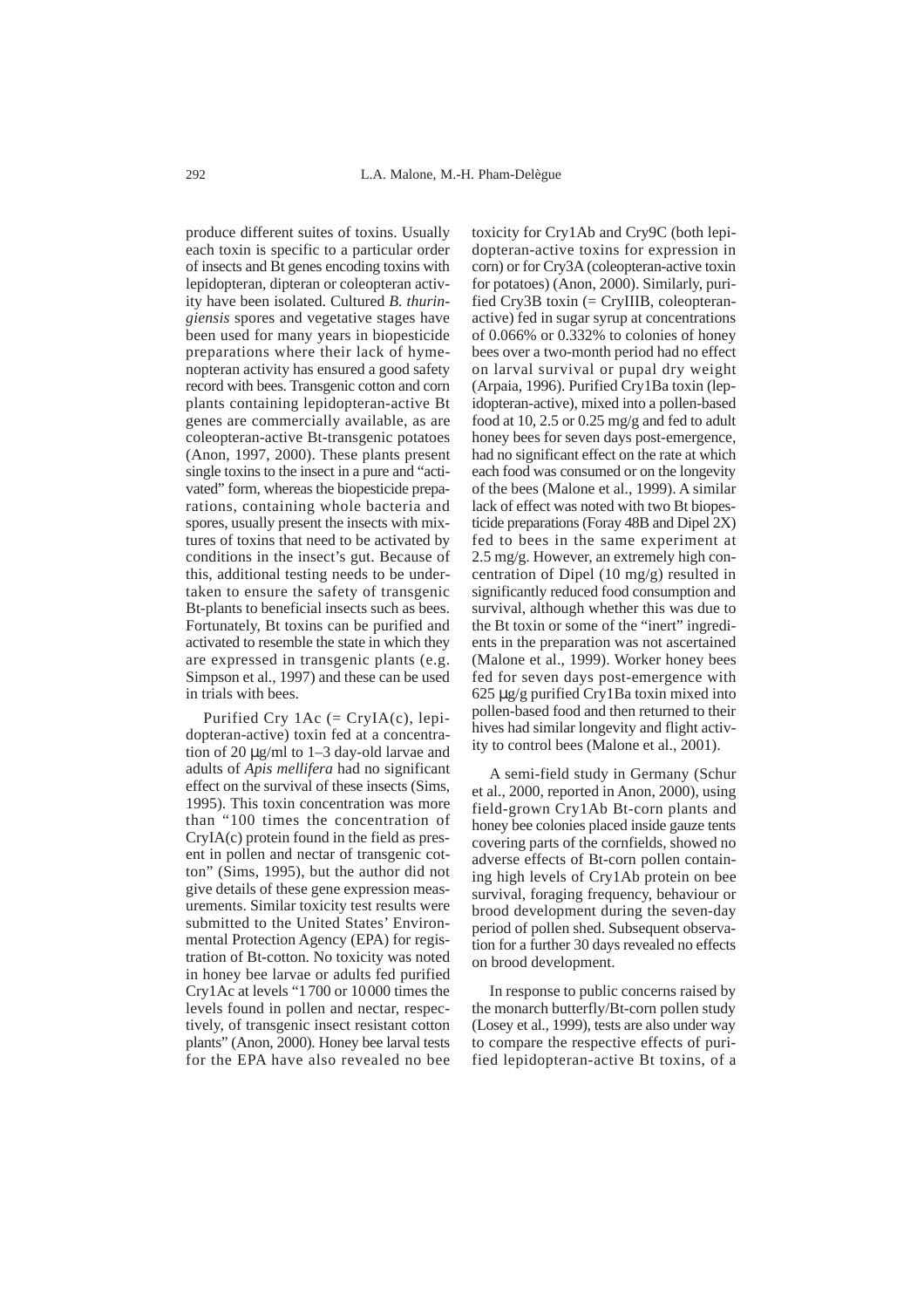Bt biopesticide preparation, and of a conventional chemical pesticide commonly used on corn and potentially present when pollen is produced (MHP-D, unpublished data). Such work is expected to assess the biosafety correlates of the different methods used for crop protection, rather than simply comparing the effects of transgenic plants versus control plants, which is not agronomically realistic.

There are no published reports of effects of purified Bt toxins on bumblebees and no published studies specifically describing the effects of transgenic Bt plants on bumblebees.

Results so far suggest that the specificities of different Bt toxins are retained in their activated form and, with the possible exception of those derived from hymenopteranactive Bt strains (e.g. Benz and Joeressen, 1994), Bt transgene products are very likely to be safe for honey bees and bumblebees. Further studies with whole transgenic Bt-plants will still be required to check for (and eliminate) any inadvertent alterations to plant phenotype that might affect bees.

#### **2.2. Protease inhibitor genes**

#### *2.2.1. Tests with purified protease inhibitors*

Protease inhibitors (PIs) can be isolated from a great number of natural sources, representing plants, animals and microbes. As their name suggests, they are proteins which inhibit protease activity. When ingested, some PIs can inhibit insect digestive proteolytic enzymes and cause starvation and death of the insect (e.g. Steffens et al., 1978); Gatehouse et al., 1979; Burgess et al., 1991, 1994; Johnston et al., 1991, 1993, 1995). Transgenic plants expressing PIs have been shown to be protected from pest insect attack (Boulter et al., 1990; Hilder et al., 1987; Johnson et al., 1989; McManus and Burgess, 1999). PIs vary in their ability to inhibit specific proteases. For example, cysteine

proteases respond to one set of PIs and serine proteases to another. Some PIs bind strongly to only one type of protease; others have dual specificity. The impact of a PI on a particular insect will depend on the insect's gut protease profile and the specific activity (or activities) of the PI in question. Because their mechanism of action involves molecule-to-molecule binding, the impacts of PIs on insects are often dose-dependent.

Honey bees and bumblebees use proteolytic enzymes to digest dietary protein (Winston, 1987; Malone et al., 1998, 2000) and so it is not surprising that some PIs at some concentrations have been demonstrated to have effects on these insects. Serine proteases predominate in these insects and serine PIs, such as soybean trypsin inhibitor, may affect bees more than cysteine PIs, such as oryzacystatin.

In the absence of quantitative data on pollen PI expression levels, one must be cautious in drawing conclusions about the effects of transgenic plants on bees based on results of laboratory experiments with purified transgene products. However, if we assume that the bees in the experiments described below received a diet which was 25% protein, then the doses of PIs administered ranged from 0.004% to 4% of total protein received. PI-transgenic plants which are effectively protected from pest attack typically have leaf expression levels ranging from 0.05% to 2.5% of total protein. For example, rice expressing 0.5 to 2% of a potato PI was resistant to pink stem borer (Duan et al., 1996), *Spodoptera litura* were killed by feeding on leaves of tobacco expressing 0.4 to 1% soybean trypsin inhibitor (McManus and Burgess, 1999), rice expressing 0.05 to 2.5% soybean trypsin inhibitor had improved resistance to brown planthopper (Lee et al., 1999), and *Wiseana* spp. growth was reduced on white clover expressing 0.07% aprotinin (Voisey et al., 1999).

Purified Bowman-Birk soybean trypsin inhibitor (BBI) fed to foraging (older)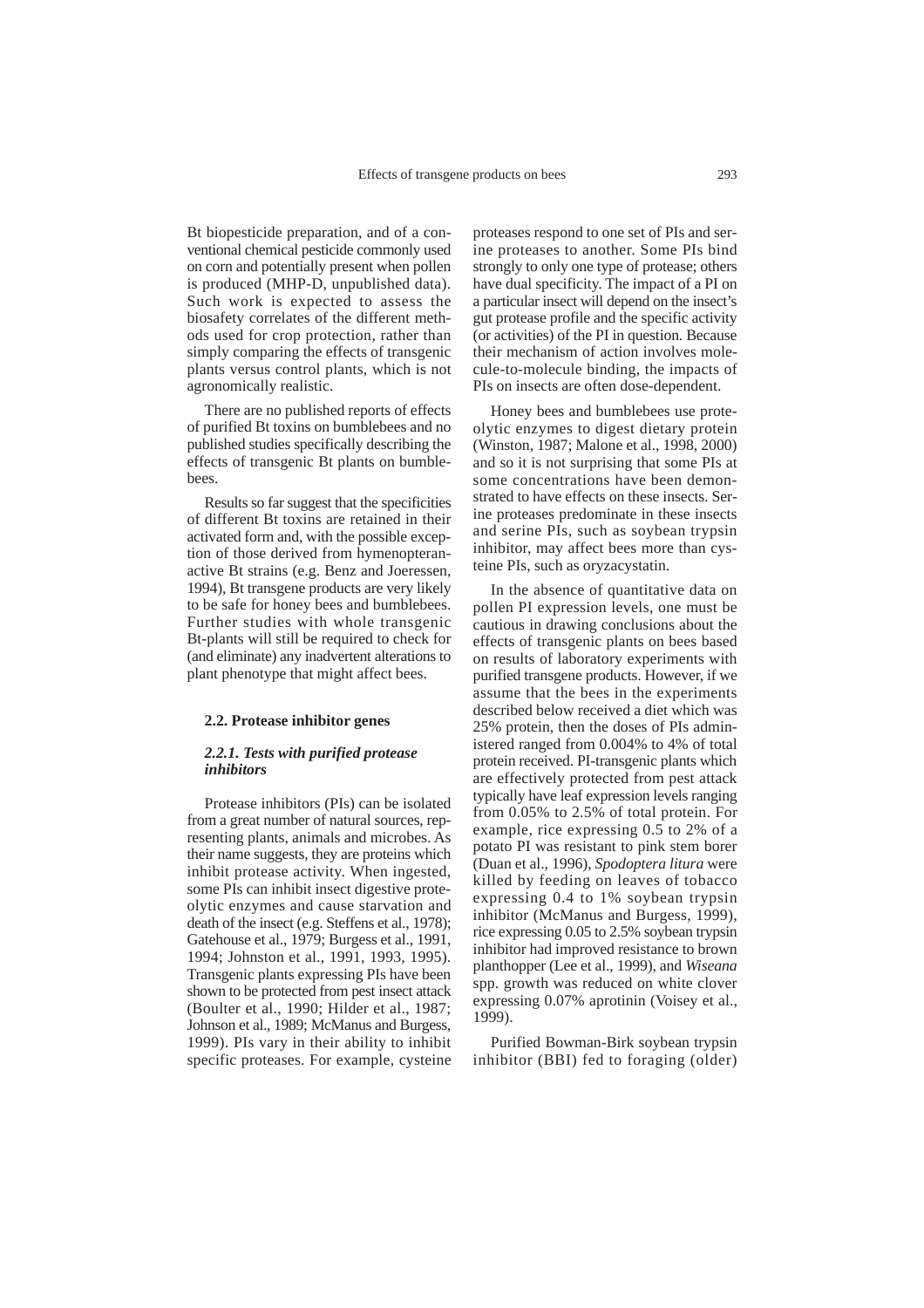honey bees at dose levels of 1, 0.1, 0.01 or 0.001 mg/g of sugar syrup had no effect on bee survival over four days (Belzunces et al., 1994). However trypsin activity levels in foraging bees fed three different doses of BBI in syrup for 3.5 days were significantly different from those in control bees. The lowest BBI dose (0.001 mg/g) resulted in a slight but significant increase in trypsin activity, while the two other doses (0.1 and 1 mg/g) resulted in significant reductions in activity. In vitro tests in which enzyme extracts from control bee guts were incubated with BBI at a range of concentrations showed an 80% reduction in non-specific protease activity and a 100% reduction in trypsin activity.

Some other studies on the direct effects of PIs on bees have used newly-emerged adult bees (Malone et al., 1995, 1998; Burgess et al., 1996). It is only during these first few days of adulthood that honey bees consume and need to digest significant amounts of protein-rich pollen (Crailsheim and Stolberg, 1989), so one would expect the impacts of PIs to be greater at that time. When fed to young adult bees, four different serine endopeptidase inhibitors had dose-dependent effects on bee survival and many of the PI treatments significantly altered protease activity levels in the midguts of these bees (Malone et al., 1995, 1998; Burgess et al., 1996).

Aprotinin (also known as bovine pancreatic trypsin inhibitor or BPTI) and SBTI (= SKTI; soybean Kunitz trypsin inhibitor) both significantly reduce the survival of bees fed these PIs ad lib in sugar syrup at 10, 5 or 1 mg/ml, but not at 0.1 or 0.01 mg/ml (Malone et al., 1995; Burgess et al., 1996). In vivo activity levels of three midgut endopeptidases (trypsin, chymotrypsin and elastase) and the exopeptidase leucine aminopeptidase (LAP) were determined for these bees at two time points: the 8th day after emergence and when 75% of bees had died. LAP activity levels increased significantly in bees fed with either inhibitor at all

concentrations. At day 8, bees fed BPTI at all concentrations had significantly reduced levels of trypsin, chymotrypsin and elastase. At the time of 75% mortality, bees fed BPTI at each concentration had reduced trypsin levels, but only those fed the inhibitor at the highest dose had reduced chymotrypsin or elastase activity. At both time points, only bees fed SBTI at the highest concentration had lowered trypsin, chymotrypsin and elastase activities. These results suggest that the observed reductions in bee survival at the higher PI dose levels are in fact the result of a disruption in their ability to digest protein. We may also speculate that the increased levels of LAP represent some kind of compensatory mechanism to make up for the loss of proteolytic function in the gut.

Very similar results were obtained with bees fed potato proteinase inhibitor I (POT-1 or PI-I) and potato proteinase inhibitor II (POT-2 or PI-II) (Malone et al., 1998). Newly-emerged bees were fed each PI in either sugar syrup (2 or 0.1 mg/ml) administered ad lib, or in a pollen-based food (10 or 2 mg/g) which was replaced with control food after eight days. In vivo activities of trypsin, chymotrypsin, elastase and LAP were determined at day 3 and at day 8. Enzyme activities were significantly lower at day 8 than at day 3, except for elastase, which did not change. Potato PI-II significantly reduced the activity of all endopeptidases at both time points, regardless of the dose level or the medium in which the inhibitor was administered. Potato PI-I acted in a similar manner, except that 0.1 mg/ml potato PI-I in syrup had no effect on bees. There was no consistent trend in changes in LAP activity. Bees fed either inhibitor at 10 mg/g in pollen or at 2 mg/ml in syrup had significantly reduced survival, with the effect of the pollen treatment being greater than the syrup treatment. Bees fed potato PI-I or potato PI-II at 2 mg/g in pollen or 0.1 mg/ml in syrup had survival similar to that of control bees.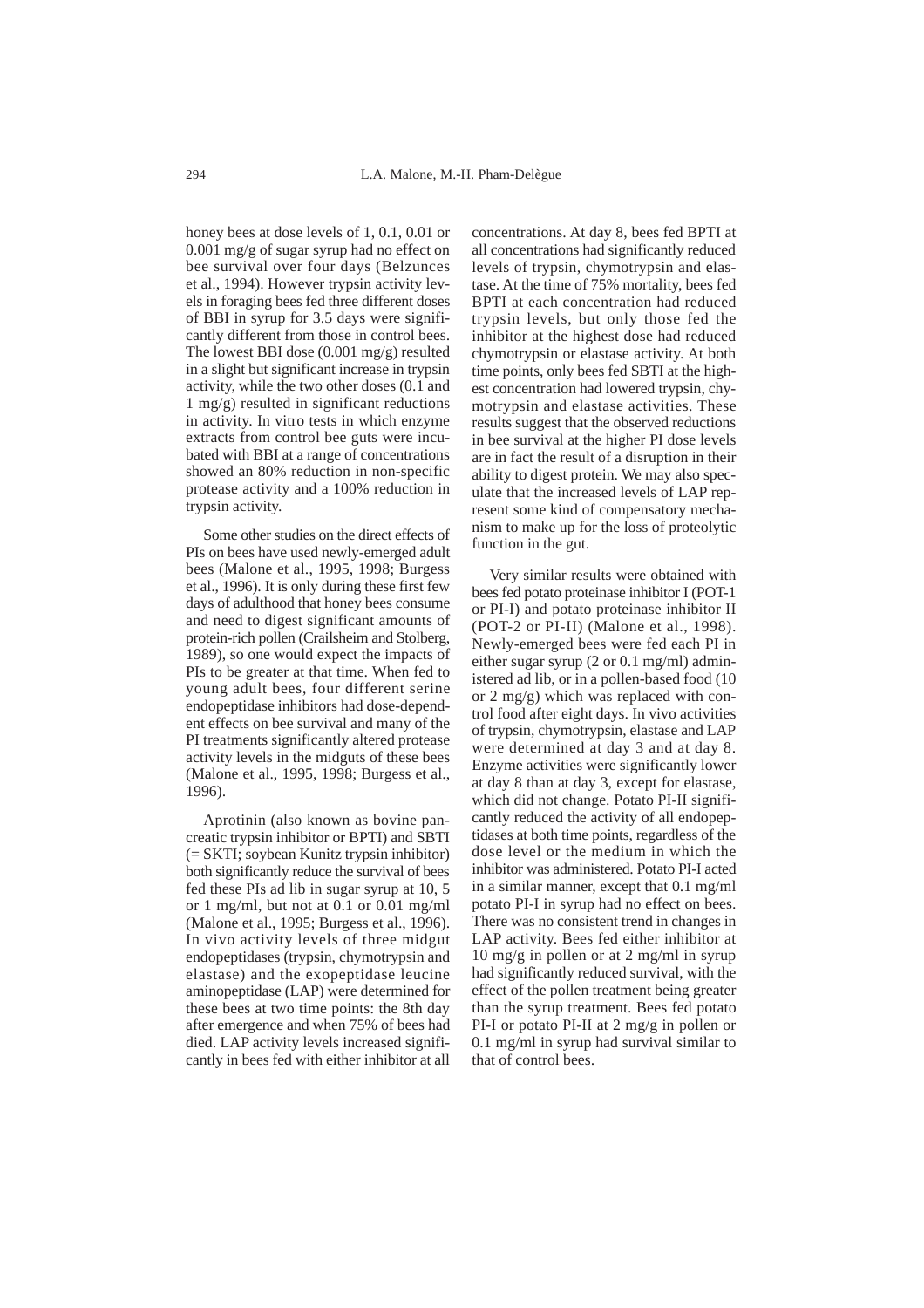Acute toxicity tests similar to those used to test chemical pesticides, in which 10-dayold adult honey bees were either fed or injected with cowpea trypsin inhibitor (CpTI), showed that an oral dose of 11 µg per bee and an injected dose of 0.5 µg per bee had no effect on bee survival after 24 or 48 hours (Picard-Nizou et al., 1997).

Tests of short- and long-term toxicity of BBI, oryzacystatin I (OC-I) and chicken egg white cystatin to honey bees have also been carried out (Girard et al., 1998). In the shortterm test, 15-day-old worker bees were supplied with 11 µg of PI each over a period of 24 hours, and then given control syrup. None of the treatments resulted in significant bee mortality at 24, 48 or 96 hours. In the long-term test, 2-day-old bees were given a continuous supply of syrup with 26 µg/ml PI added and their longevity recorded. There was considerable variability in bee longevity in this test, but no significant effects could be attributed to the ingestion of these PIs at this low concentration and bees taken from the long-term test at 15–16 days had levels of midgut proteolytic activity that did not differ from the controls.

Sandoz (1996) conducted further longterm tests with SBTI, OC-I, BBI and a mixture of OC-I and BBI fed continuously to 2-day-old bees at concentrations of 1, 0.1 or 0.01 mg/ml. Significant mortality occurred only for bees fed SBTI, BBI or the OC-I/BBI mixture at the highest dose level. These findings were confirmed by Jouanin et al*.* (1998) who reported that OC-I (1, 0.1 or 0.01 mg/ml) had no effect on short- or long-term honey bee mortality. BBI at 1 mg/ml, however, reduced bee survival, altered olfactory learning performance and resulted in overproduction of the gut proteases, trypsin and chymotrypsin.

Additional work has been conducted on the effects of the two serine proteinase inhibitors, BBI and SBTI (Pham-Delègue et al., 2000). These experiments have shown that, compared to a control diet containing a neutral protein (bovine serum albumin), diets containing these PIs at 1 mg/ml, and at 0.1 mg/ml to a lesser extent, significantly increased the probability of bee death at a given time. Bee gut proteolytic activities were increased when BBI and SBTI were ingested at 1 mg/ml or 0.1 mg/ml, with trypsin activity being increased at both concentrations, and other activities only at the higher one. Interestingly, new forms of proteinases that were still sensitive to BBI and SBTI were produced. This suggests that bees ingesting high doses of BBI or SBTI will overproduce proteinases and thus will require large quantities of amino acids derived from body proteins. Such mobilisation of body proteins might explain the reduced longevity and lower behavioural responses of bees fed high doses of BBI or SBTI.

In a field experiment with a purified PI, worker honey bees fed for seven days postemergence with 2.5 mg/g aprotinin mixed into pollen-based food and then returned to their hives began to fly and also died about three days sooner than control bees (Malone et al., 2001).

The impact of exposure to sub-lethal doses of PIs on adult honey bees or bumblebees is not yet known, but some studies of one component of foraging behaviour, olfactory learning, have been carried out with honey bees that have consumed PIs. Addition of cowpea trypsin inhibitor (CpTI) at 1, 5 or 10 µg/ml to the reward syrup offered in a conditioned proboscis extension assay significantly reduced the ability of bees to learn this response (Picard-Nizou et al., 1997). In contrast, addition of BBI or cystatin at the same concentrations did not affect short- or long-term learning ability in 15-day-old bees (Girard et al., 1998). Furthermore, the learning performances of bees that had been fed ad lib with syrup containing 26 µg/ml of either OC-I or BBI for about 13 days prior to the proboscis extension assay were unaltered by this treatment (Girard et al., 1998). When bees were fed with SBTI, OC-I, BBI or a OC-I/BBI mixture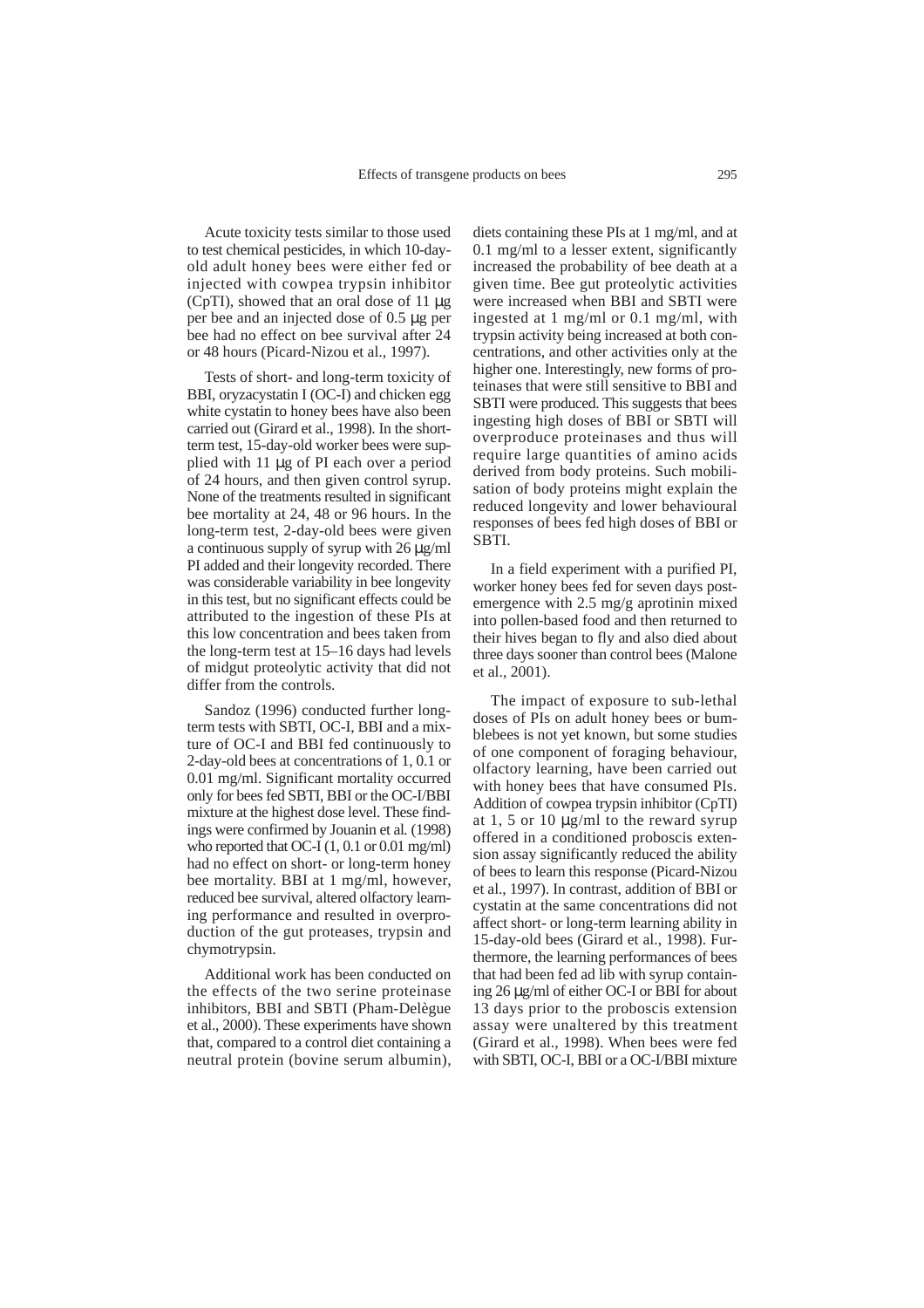at 1, 0.1 or 0.01 mg/ml for 15 days prior to testing, their learning ability was significantly impaired only with the 1 mg/ml BBI treatment (Jouanin et al., 1998; Pham-Delègue et al., 2000).

The effects of four PIs, BPTI, SBTI, POT-1 and POT-2, on bumblebee survival and gut protease activities have also been determined (Malone et al., 2000). Unlike honey bees, bumblebees consume pollen throughout adult life so that one might expect protease inhibition to have a different impact on them. Trials with the four PIs mixed into pollen-based food at a range of concentrations and fed continuously to adult bumblebees (between 0 and 8 weeks old) showed that those fed with SBTI (10 mg/g of pollen-based food) and POT-1 (10 and 5 mg/g) had significantly reduced survival. Bumblebees fed POT-2 (10 mg/g) had poorer survival than those fed  $0.1$  or  $0.01$  mg/g POT-2. BPTI had no effect. Untreated bumblebee midguts had elastase-like  $(283.0 \pm$ 9.6 nmol/min/gut), chymotrypsin (148.5  $\pm$  8.4), trypsin (27.2  $\pm$  2.8) and LAP (258.6)  $\pm$  9.6) activities. Elastase-like and chymotrypsin activities were inhibited by SBTI, POT-1 and POT-2, but not BPTI. Trypsin activity was reduced by each inhibitor and LAP activity was unaffected. Thus, like honey bees, bumblebees are affected by high doses of some PIs. The relatively low levels of trypsin activity in bumblebee midguts, compared with those in honey bees, may explain why BPTI did not affect bumblebee survival.

#### *2.2.2. Tests with transgenic plants*

The interactions between foraging honey bees and flowering transgenic oilseed rape plants expressing OC-I have been investigated (Grallien et al., 1995). Experiments were conducted under confinement in a climatised flight room. Foragers from a onecomb observation hive were given a choice between five genetically modified oilseed rape and five control plants at the same flowering stage. Plant material was one spring

"00" line and its transformed derivative with a gene encoding the cysteine PI, OC-I. The number of bees visiting each line and the number of flowers visited were counted. No significant differences between lines were found. Additionally, video recordings were made of the flower scapes. Individual foraging sequences (location on the plant, behavioural events such as searching, foraging, cleaning) were analysed. There were no significant differences between the two lines with respect to the total duration of visits and the mean time spent on each flower. Only the frequency of searching events appeared to be higher on the transformed plants.

Research with PIs and bees so far suggests that adult bee gut protease activities may be reduced, with a resultant impact on bee longevity, when bees ingest these proteins. However, the effects will depend on the specificity of the particular inhibitor and the concentration to which the bee is exposed.

#### **2.3. Chitinase genes**

Genes encoding chitin-degrading enzymes have been isolated from a number of sources, including plants, insects and entomopathogenic micro-organisms (e.g. Bogo et al., 1998; Gatehouse et al., 1997; Girard et al., 1998; Kang et al., 1998; Kim et al., 1998; Kramer and Muthukrishnan, 1997). As chitin is an important structural component in fungi and insects, chitinase genes have been engineered into plants in order to protect them from fungal infection and pest attack (e.g. Wang et al., 1996; Gatehouse et al., 1996, 1997; Ding et al., 1998). As with other insects, chitin is an important component of the cuticle of honey bees and bumblebees. Thus bees might be affected by ingesting chitinases expressed in transgenic plants.

Acute toxicity tests with 10-day-old adult honey bees fed sugar solution containing a chitinase purified from tomato (11 µg per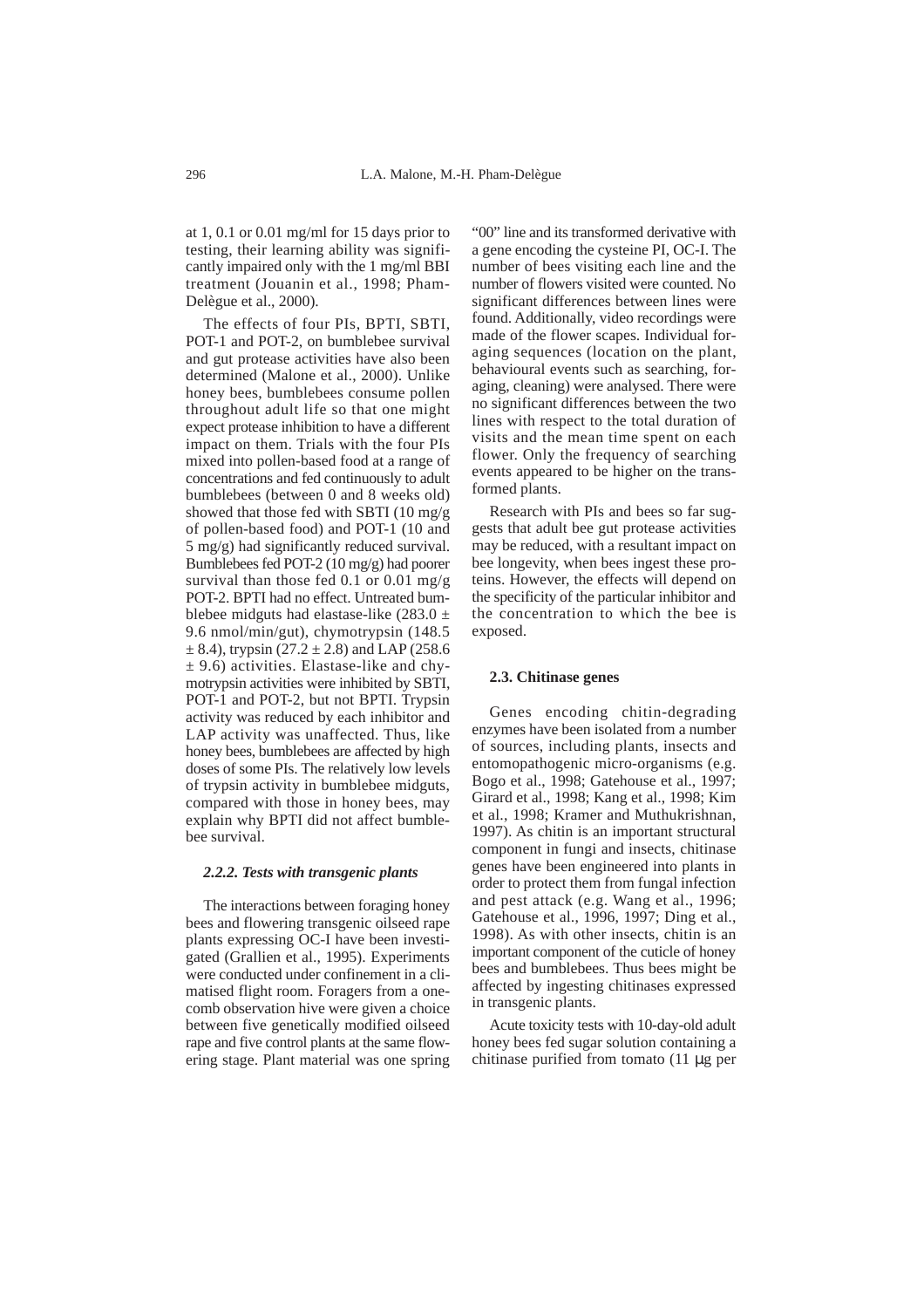bee) showed that this transgene product had no significant impact on bee survival after 24 or 48 hours (Picard-Nizou et al., 1997). Bees injected with  $1.69 \mu$ g of chitinase were similarly unaffected.

Using a standard conditioned proboscis extension assay in individual restrained bees, it was demonstrated that concentrations of 1, 5 or 10 µg/ml chitinase added to the sugar reward delivered during the training period, did not affect olfactory learning performance (Picard-Nizou et al., 1997). Complementary studies were conducted at the colony level in a flight room, using an artificial flower device (Picard et al., 1991). Sucrose solutions, either pure or combined with 1.3 mg/ml chitinase diluted either 100 or 1000 times, were presented in a choice situation. There was no evidence of discrimination in the weights of solution collected. However the number of visits was lower by a factor of four on the proteinadded sources, compared to the control solution.

The foraging behaviour of honey bees on transgenic oilseed rape plants engineered with a bean chitinase gene under the control of CaMV 35S promoter has been examined under indoor and outdoor conditions (Picard-Nizou et al., 1995). Two different lines each of control and transgenic oilseed rape plants were used. The transgenic plants had 20-fold higher chitinase levels in leaves and cotyledons than the controls. The mean number of visits per five flowers did not differ significantly between the transgenic plants and their respective controls, for both pairs of lines and both experimental conditions. Thus the transformation events did not seem to have affected foragers' choices, although significant differences were found between the two different breeding lines under the same conditions (indoor), or for the same pair tested under the two experimental conditions. Individual behavioural sequences recorded by video consistently indicated that the transformation of the plant did not induce a significant effect on bee foraging behaviour, in terms of the number of flowers visited per bee, of the time spent on the plant, or of the number of nectar collection trials per bee.

Results so far suggest that bees will not be directly affected by the chitinases tested, although the effects of a range of doses have not yet been ascertained.

#### **2.4.** β**-1,3 glucanase genes**

Glucanase genes have been isolated from a number of different plants, where they form an important part of the plant's response to attack from fungal pathogens (e.g. Neuhaus et al., 1992; Chang et al., 1992; Gottschalk et al., 1998). They have also been isolated from micro-organisms (e.g. Haapalainen et al., 1998; Okada et al., 1998). Transgenic plants expressing β-1,3 glucanase have demonstrated enhanced resistance to fungal pathogens (Jongedijk et al., 1995). This protein is highly unlikely to be harmful to bees, since its substrate, β-1,3 glucan, has not been found in insects.

Purified β-1,3 glucanase had no effect on the 24- or 48-hour survival of adult bees fed with 11 µg per bee or injected with 0.3 µg of this transgene product (Picard-Nizou et al., 1997).

As with chitinase, the effects of 1, 5 or 10 µg/ml β-1,3 glucanase on bee olfactory learning abilities has also been tested using the conditioned proboscis extension assay (Picard-Nizou et al., 1997). With this protein, a lower resistance to the extinction of the conditioned response was found, i.e. after training, bees stopped exhibiting the proboscis extension response to unrewarded presentations of the olfactory stimulus more rapidly than in the control group. At the colony level, the level of visits to feeders of an artificial flower device set in a flight room, filled with sucrose solution added with 110  $\mu$ g/ml β-1,3 glucanase diluted between 100 and 10000 times was weaker as the concentration increased. However,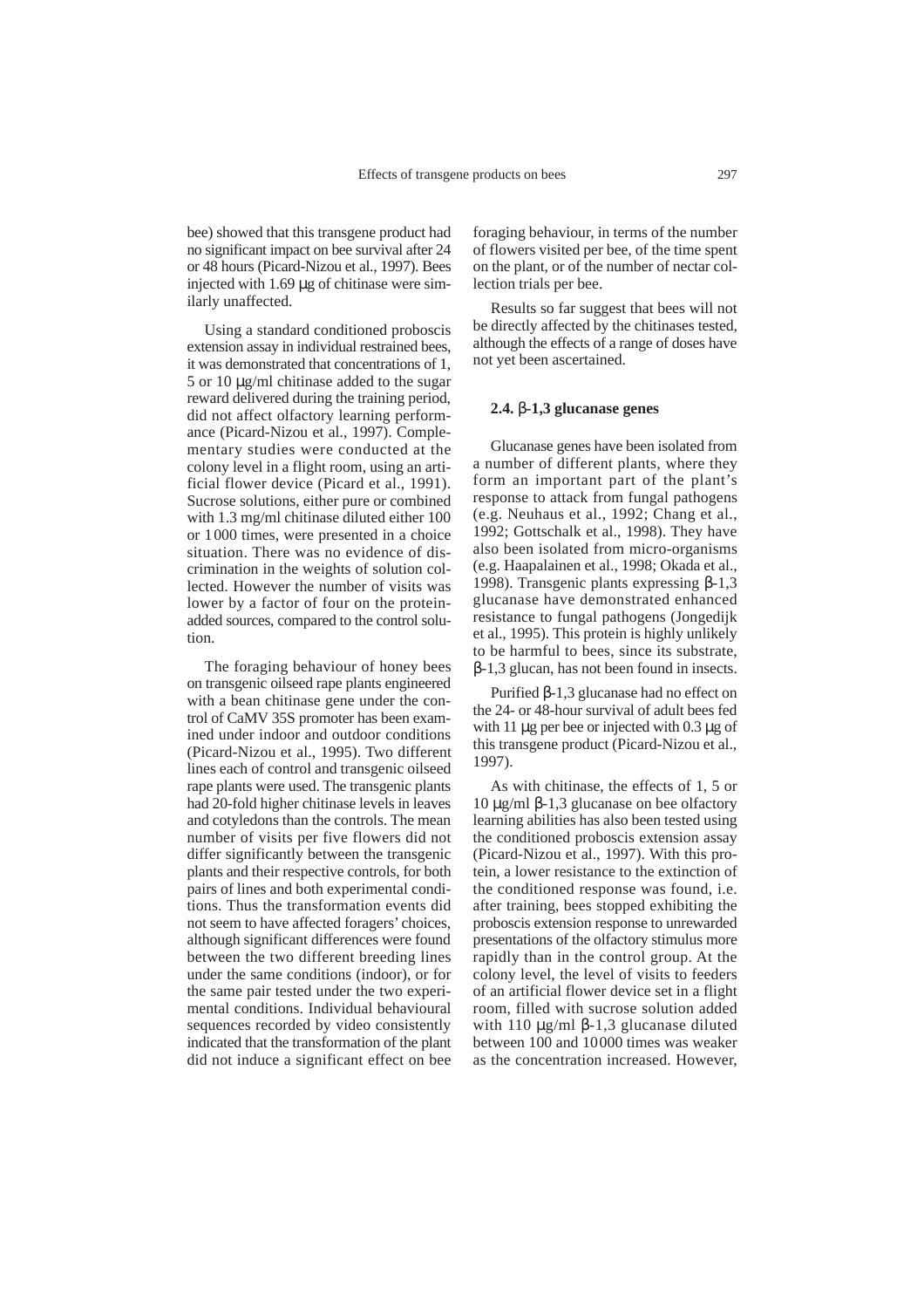there were no differences in the amounts of solution collected that could be attributed to the type of feeder solution presented (Picard et al., 1991).

#### **2.5. Biotin-binding proteins**

Proteins that bind to vitamins, such as biotin, represent another category of potential pest-resistance transgene products (e.g. Morgan et al., 1993). Genes encoding two such proteins have been isolated from chickens (avidin) (Keinanen et al., 1994) and a bacterium (streptavidin) (Argarana et al., 1986). Pollen contains between 0.16 and 2.4  $\mu$ M biotin (Schmidt and Buchmann, 1992 and personal communication, Christeller) and bee bread 1.83 µM biotin (personal communication, Christeller). However, the role of biotin in honey bee or bumblebee nutrition is unknown. Preliminary toxicity tests with newly-emerged adult honey bees fed with pollen-based food containing either 6.7 or 20 µM avidin showed that this protein had no significant impacts on the rate at which bees consumed their food or on their longevity (Christeller et al., 1999).

### **2.6. Glufosinate resistance genes**

Herbicide resistance is one of the most commonly-used traits in commercial cultivars of transgenic crop plants (Anon, 1997). Since this resistance operates via the production of an enzyme to break down the herbicide and bees lack such substrates, they are extremely unlikely to be harmed by these plants.

The impacts on honey bees of transgenic herbicide (glufosinate)-resistant oilseed rape have been assessed under semi-field conditions (Chaline et al., 1999). Bee colonies were introduced into tunnel greenhouses containing either transgenic plants, control plants, or a mixture of the two. Both cultivars produced similar numbers of flowers

and there were no consistent differences in nectar volume or sugar concentration between the two types of plant. There were no significant differences that could be attributed to plant type in worker bee mortality, foraging activity, foraging preferences or colony health (bee population, brood area, presence of diseases or hive food stores).

#### **2.7. Other genes**

There are as yet no published reports of the effects on honey bees or bumblebees of other transgenic plants or their protein products. Of particular interest in this respect are genetic modifications aimed at protecting plants against pest insect attack, e.g. incorporation of genes encoding lectins (Rao et al., 1998) or spider venom (Penaforte et al., 2000).

#### **3. DISCUSSION**

Results from tests with bees and transgene products so far suggest that direct effects of transgenic plants on honey bees and bumblebees will depend largely upon the type of transgene and the biological activity of the protein it encodes. Thus proteins such as lepidopteran-specific Bt toxins and glucan-degrading enzymes are extremely unlikely to affect bees. Proteins that target more general aspects of insect biology, such as protease inhibitors or chitinases, are more likely to have effects on bees. In these cases, the dosage of transgene product ingested by the bee is very likely to determine the extent of such effects, if any.

Obviously, the concentration of expressed protein in the pollen, nectar or resin of the transgenic plant will influence the extent of its impact on bees. Although some pollen and nectar expression data are available for genes driven by CaMV 35S promoter (Greenplate, 1993; Anon, 2000), it is clear that even for this well-known promoter a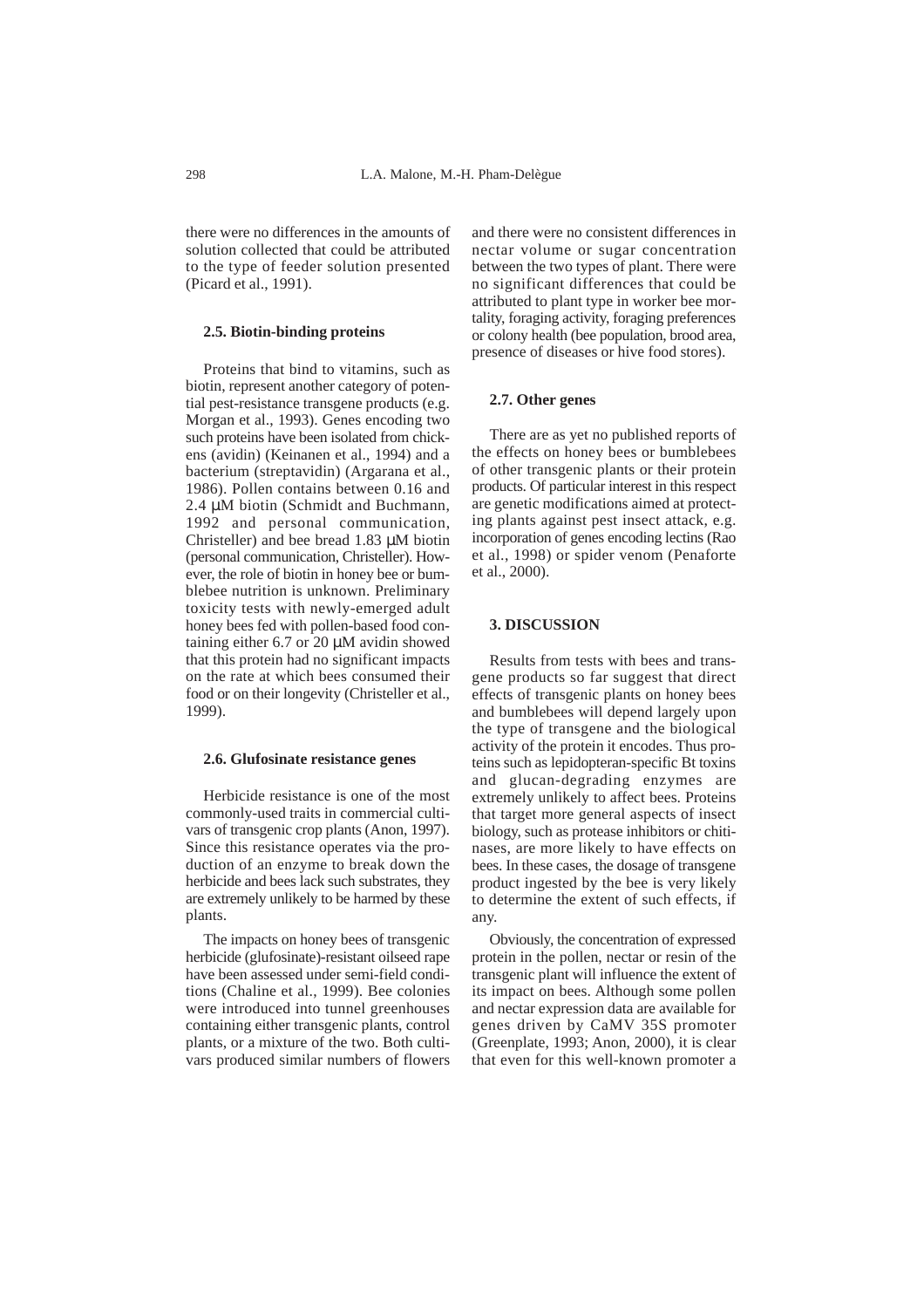better understanding of transgene expression in these plant tissues and secretions is urgently required. Further data will also be required for new promoters under development, such as wound-inducible or phloemspecific promoters (e.g. Keinonen et al., 1998; Rao et al., 1998). In the first instance, reporter genes such as glucuronidase (GUS) of green fluorescent protein (GFP) could be used to gain an indication of likely patterns of gene expression. If new gene constructs or expression strategies that minimise the presence of transgene products in the parts of plants that are ingested by honey bees and bumblebees can be developed, then any risks to bees from transgenic plants will be largely circumvented.

Standard tests for determining the impacts of transgene products on bees need to be developed and refined. These must have a sound scientific basis and also fulfil the various biosafety legislative requirements of the country in which the plants will be grown. It is generally accepted that toxicity testing methods developed for chemical insecticides are not entirely appropriate for testing pest-resistant transgenic plants. Unlike a chemical spray, a transgenic plant with pollen expression may present the bee with a continuous source of insecticidal protein during the flowering period. To balance this however, the insecticidal proteins produced by these plants (e.g. Bt toxins, PIs) tend to have lower toxicity to bees, fish and mammals than many registered chemical insecticides, particularly those that act as neurotoxins (e.g. some synthetic pyrethroids and organophosphates) (Walton, 2000).

Interestingly, while tests with transgene products and transgenic plants and adult bees predominate in the published scientific literature (see above), the EPA required only larval toxicity tests for honey bees before registering Bt-cotton plants (Anon, 2000). The dosage level of Bt toxin used in these larval tests was 1700 times that expressed in Bt-cotton pollen and 10000 times that found in Bt-cotton nectar. Not surprisingly, since

the toxin was already known to be specific for Lepidoptera, there were no significant negative effects on bee larvae. While this methodology may be more than adequate for assessing the safety of a Bt toxin, the appropriateness of such a high-dose method for other testing other gene products, which may not be so specific but may still present only an extremely low ecological risk, must be questioned.

Furthermore, the relative pollen exposure levels likely to be experienced by bee larvae, compared with adults, are yet to be comprehensively studied. Young adult bees have a clearly established dietary requirement for pollen (Crailsheim and Stolberg, 1989; Crailsheim, 1990) and realistic dosage levels for adult bee toxicity tests can be determined with some knowledge of pollen expression levels in transgenic plants. However, there is a paucity of published quantitative data on the amounts of pollen ingested by bee larvae, which are known to receive mixtures of worker bee glandular secretions and pollen (Crailsheim, 1990). Planta (1888, quoted in Haydak, 1943, 1957) reported that the food of a four-day-old drone larva contained pollen at a concentration of 15000 grains per mg of food, while the food of worker larvae of the same age was almost pollenfree. Further estimations of this type are required, as is some knowledge of how this varies among the different agro-ecosystems where transgenic crops may be grown. With these data, more realistic dose levels for bee larval toxicity tests can be established.

Legislative requirements for registration of transgenic crop plants will vary from country to country and we would hope that the debate on the scientific merits of the various methodologies proposed continues. As a starting point for discussion, we suggest that any bee-safety testing schedule should include the following:

1. Determination of gene expression levels in pollen, nectar and resin.

2. Estimation of the highest potential exposure levels for bee adults (workers and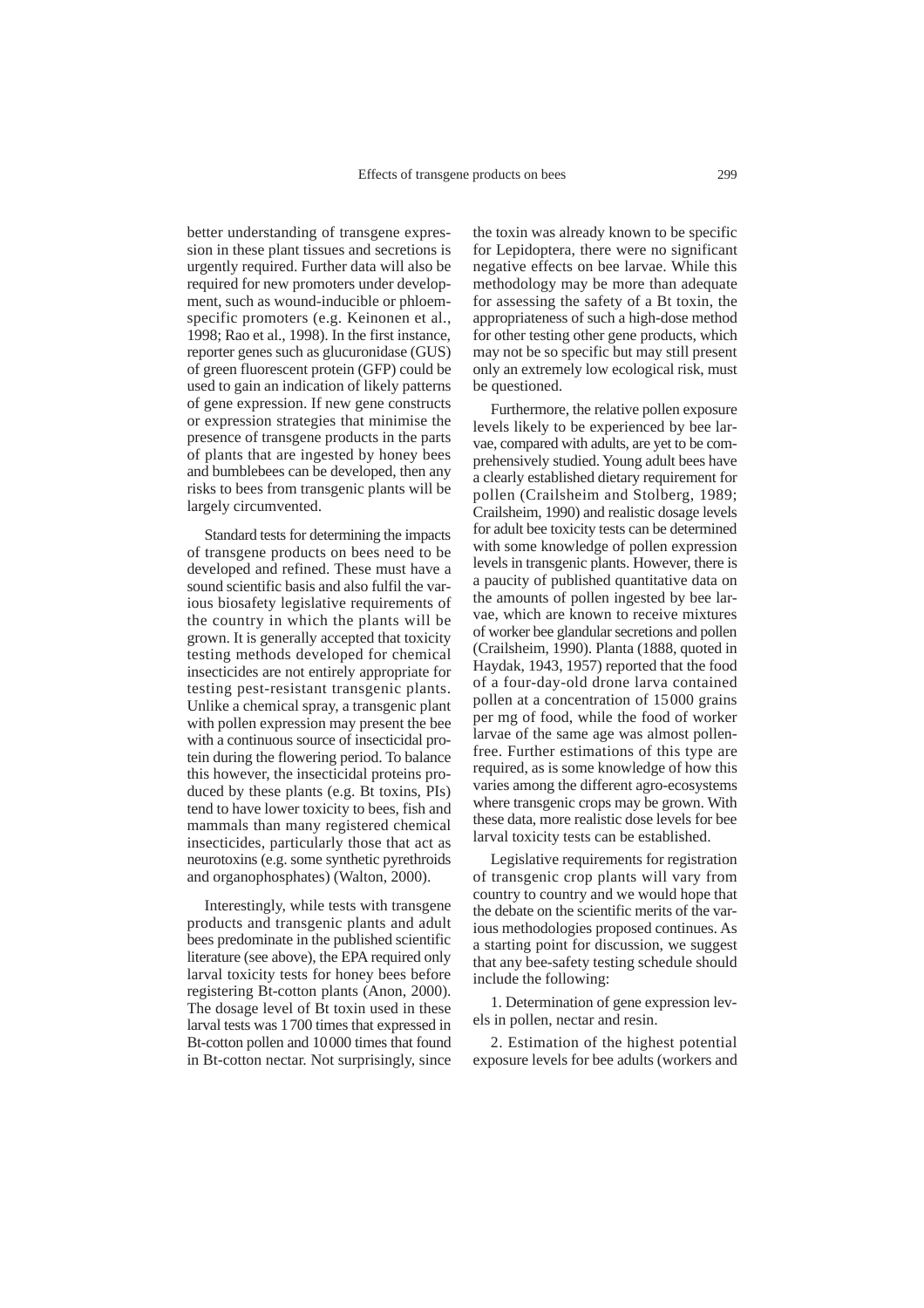reproductives) and larvae, given the levels of expression determined above and the bees' potential for gathering and ingesting the pollen, nectar and resin of the transgenic plants in question.

3. Toxicity and sub-lethal effects tests conducted with purified proteins and caged bees in the laboratory (or in the field if permitted), which should include:

• Determination of effects of a dose of purified protein corresponding to the highest potential exposure level on bee larval survival and growth.

• Determination of effects of the above dose on adult worker bee survival, development (particularly development of the hypopharyngeal glands, which produce secretions for feeding larvae) and behaviour, particularly that connected with foraging.

• Determination of effects of the above dose on queen bee survival, fertility and possibly pheromone production.

• Determination of effects of the above dose on drone survival and possibly sperm production.

The toxicity tests should be conducted first. If there is significant toxicity at the highest dose, then the effects of lower, realistic doses should also be determined.

4. Determination of flower attractiveness (e.g. nectar volumes, nectar sugar concentrations, flower structure) as part of the selection of transgenic plant lines for release.

5. Confirmation of results obtained in laboratory tests via field tests, preferably with transgenic plants rather than purified proteins.

Finally, the information obtained above should be used to assess the risks posed by the transgenic plant in question in relation to the risks to bees of continuing with the current agricultural practice that the plant is designed to supplant (e.g. chemical or biological insecticides, fungicides or herbicides).

#### **ACKNOWLEDGEMENTS**

L. Malone would like to thank the following people for assistance with the experimental work which generated some of the data presented above: E.P.J. Burgess, J.T. Christeller, H.S. Gatehouse, A. Gunson, M. Lester, B.A. Philip and E.L. Tregidga, all of the Horticulture and Food Research Institute of New Zealand Ltd. M.H. Pham-Delègue and her French co-workers wish to acknowledge support from the EU Biotechnology program, BIO4-CT96-0365.

**Résumé – Effets des produits de transgènes sur les abeilles domestiques (***Apis mellifera***) et les bourdons (***Bombus* **sp.).** Au fur et à mesure qu'un nombre croissant de plantes transgéniques cultivées sont commercialisées, il y a un besoin grandissant d'informations concernant leurs impacts sur les abeilles domestiques (*Apis mellifera* L.) et les bourdons (*Bombus* sp.). Des effets directs sur les insectes peuvent provenir de l'ingestion de protéines codées par les transgènes, s'ils s'expriment dans le pollen, le nectar ou les résines. Des effets indirects peuvent arriver si la transformation de la plante modifie par mégarde le phénotype de la fleur. Cette mise au point résume les connaissances actuelles sur les effets de l'ingestion d'un produit de transgène sur les effets de la physiologie de l'intestin moyen des abeilles adultes, sur la consommation alimentaire, le comportement d'apprentissage olfactif et la longévité.

Les tests des toxines de Bt purifié, Cry1Ac, Cry1Ab, Cry1Ba, Cry3A et Cry3B, n'ont pas montré de toxicité pour les larves d'abeilles domestiques et les adultes. Un test en champ avec des colonies d'abeilles domestiques dans un champ de maïs transgénique n'a montré aucuns effets négatifs sur les performances de la colonie. Les tests avec les inhibiteurs de protéase (IP) purifiés ont montré que les IP à sérine peuvent inhiber les protéases de l'intestin moyen des abeilles domestiques et des bourdons et, à concentrations élevées, cela peut causer une réduction de la longévité des insectes adultes. Les PI à cystéines, telles que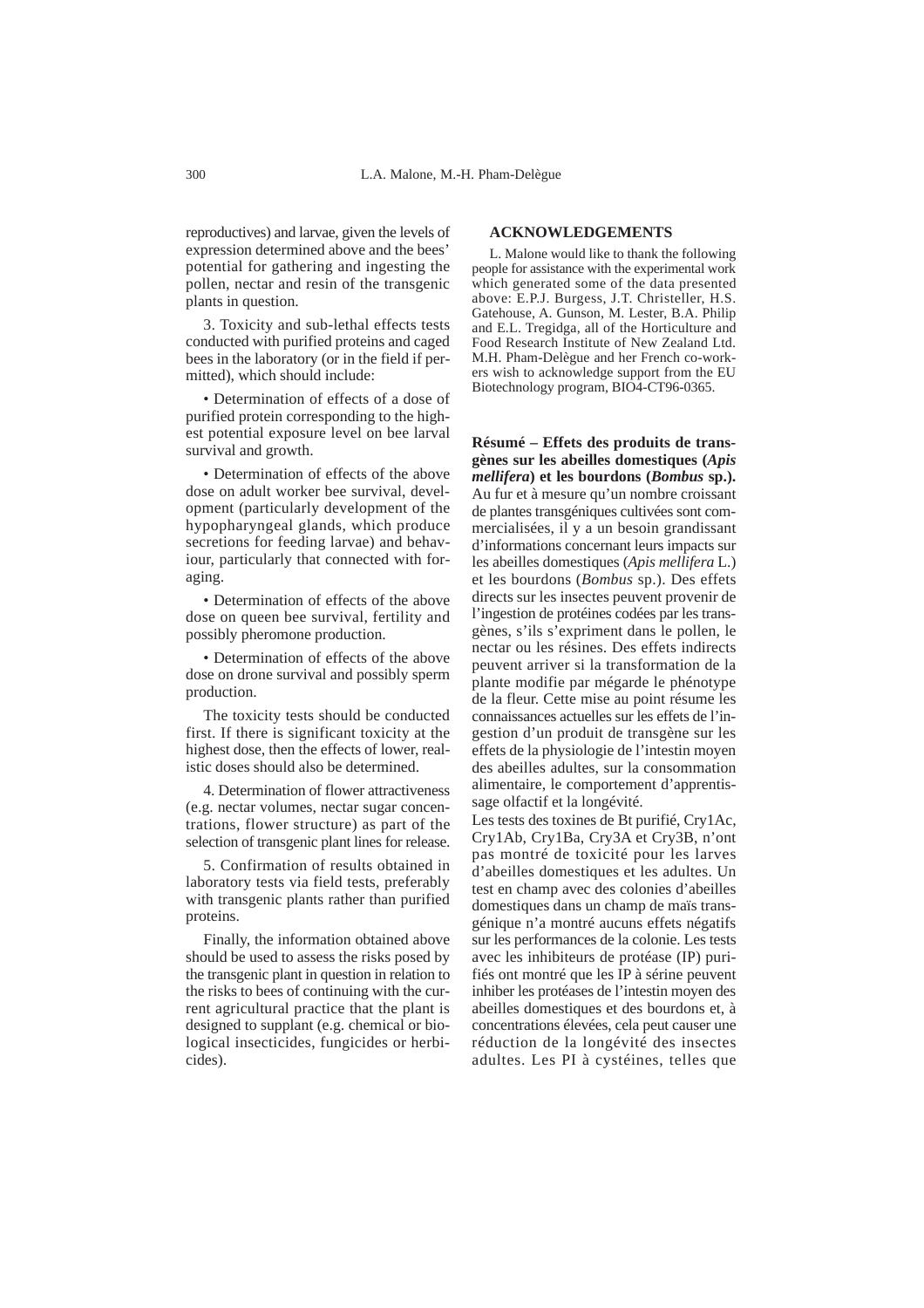l'oryzacystatine, sont moins susceptibles d'affecter les abeilles. Lors d'expériences avec des abeilles domestiques et des plantes transgéniques à IP en fleurs, il n'y a pas eu de différence dans le comportement de butinage sur les plantes transgéniques et sur les témoins non transgéniques.

Il n'y a pas encore de données publiées concernant les tests de toxicité des IP pour les larves d'abeilles. La toxicité et les tests d'apprentissage olfactif avec des abeilles domestiques adultes ont montré qu'une chitinase purifiée n'a aucun effet, ce qui a été confirmé par un test avec des colzas transgéniques à chitinase. La toxicité et les tests de comportement d'apprentissage olfactif effectués avec une glucanase purifiée ont montré la même absence de toxicité pour les abeilles domestiques adultes. Une protéine fixant la biotine purifiée n'a eu aucun effet sur les abeilles adultes. Des colzas résistants à l'herbicide glufosinate n'ont eu aucun impact sur la mortalité des abeilles domestiques, ni sur la santé de la colonie, ni sur le comportement de butinage en champ. Jusqu'à présent les résultats suggèrent que l'évaluation de l'impact des plantes transgéniques sur les pollinisateurs nécessitera une analyse au cas par cas du gène concerné et dépendra de son expression dans les parties de la plante ingérée par les abeilles /insectes.

#### *Apis mellifera / Bombus terrestris* **/ plante transgénique /** *Bacillus thuringiensis* **/ inhibiteur de protéase**

**Zusammenfassung – Auswirkungen transgener Erzeugnisse auf Honigbienen und Hummeln.** Durch die vermehrte Nutzung transgener Pflanzen besteht ein zunehmender Informationsbedarf über ihre Auswirkungen auf Honigbienen und Hummeln. Direkte Wirkungen auf Bienen können durch die Aufnahme von transgen codierten Eiweiβen entstehen, wenn diese im Pollen, Nektar oder Harzen exprimiert werden. Indirekte Auswirkungen könnten durch

unbeabsichtigte Veränderungen des Erscheinungsbild der Blüten durch die Transformation der Pflanzen entstehen. Hier wird eine Übersicht über derzeitige Befunde zu den Auswirkungen der Aufnahme gereinigter transgener Produkte auf die Physiologie des Darmes adulter Bienen, auf die Menge der Futteraufnahme, auf das Erlernen der Duftstoffe und auf die Lebensdauer gegeben.

Untersuchungen mit den gereinigten Bt Giften Cra1Ac, Cry1Ab, Cry1Ba, Cry3A und Cry3B zeigten keine Giftigkeit für Honigbienenlarven und adulte Bienen. Ein Freilandtest mit Honigbienenvölkern in einem transgenen Cry1Ab Maisfeld zeigte keine negativen Auswirkungen auf die Volksleistungen. Versuche mit gereinigten Protease-Inhibitoren (PI) haben gezeigt, dass serine PIs Darmproteasen bei Honigbienen und Hummeln hemmen können. In hohen Konzentrationen kann dies zu einer Verminderung der Lebensdauer führen. Bei Cystein PIs wie Oryzastatin ist eine Auswirkung auf Bienen weniger wahrscheinlich. In Experimenten mit Honigbienen in blühenden PItransgenen Pflanzen traten im Vergleich zu nicht-transgenen Pflanzen keine Unterschiede im Sammelverhalten auf. Publizierte Daten über Toxizitätstests mit PIs stehen noch nicht zur Verfügung. Versuche über Toxizität und dem geruchlichen Lernverhalten mit adulten Bienen haben gezeigt, dass gereinigte Chitinasen keine Auswirkungen haben, dies wurde mit einem Test mit transgenen Chitinase-Ölrapssamenpflanzen bestätigt. Teste zur Toxizität und dem olfaktorischen Lernverhalten mit gereinigten Glukanasen zeigen eine ähnliche Ungiftigkeit auf adulte Bienen. Ein gereinigtes Biotin-bindendes Protein hatte keine Auswirkungen auf adulte Honigbienen. Herbizid (Glufosinat) resistente Rapspflanzen hatten keine Auswirkungen auf die Honigbienensterblichkeit, die Gesundheit der Völker oder das Sammelverhalten im Freiland. Die bisher vorliegenden Ergebnisse legen nahe, dass die Auswirkungen transgener Pflanzen auf Bestäuber Einzelfallanalyse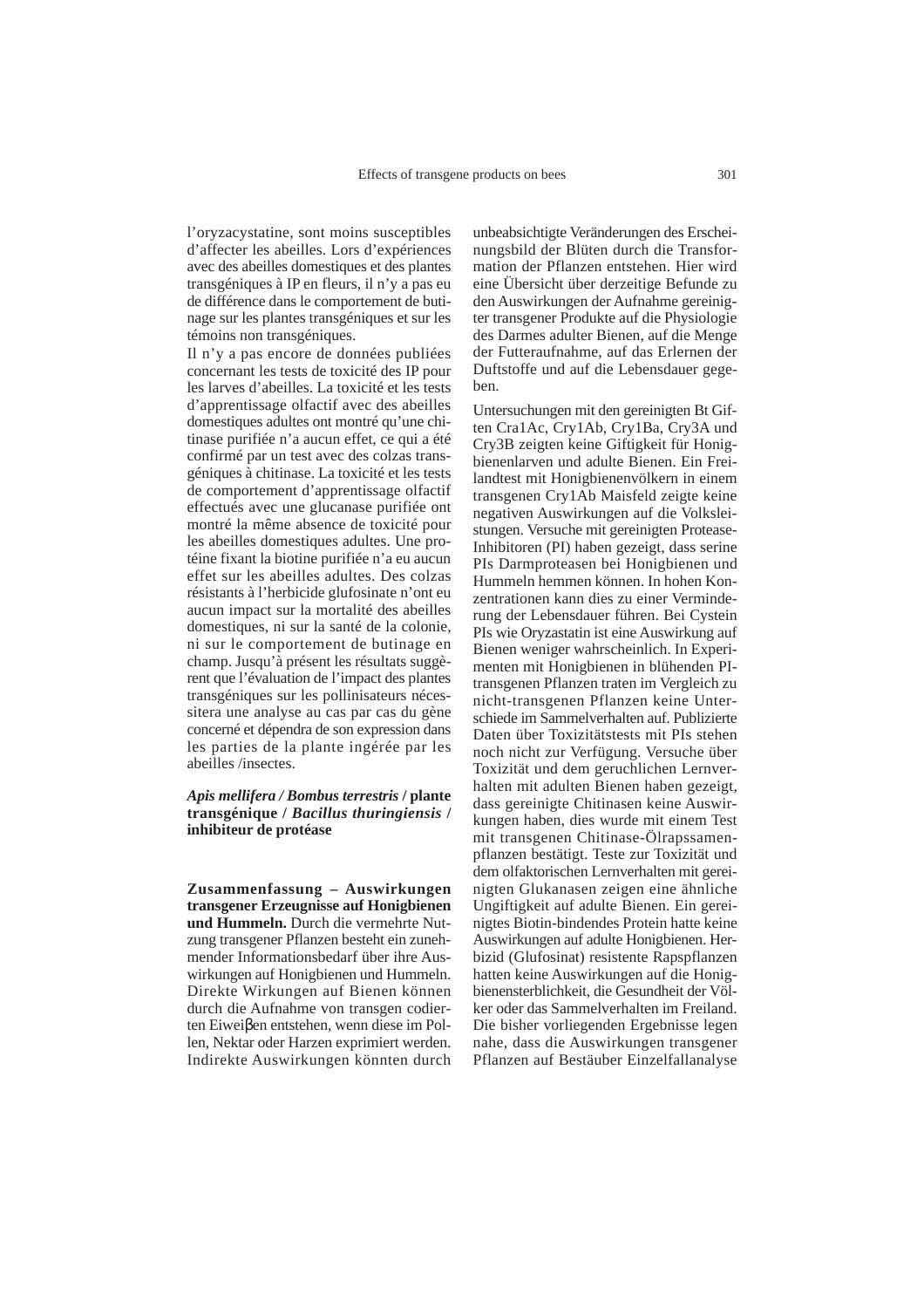der betroffenen Gene und ihrer Expression in den von den Bienen aufgenommenen Pflanzenteilen bedarf.

#### *Apis mellifera* **/** *Bombus terrestris* **/ transgene Pflanzen /** *Bacillus thuringiensis* **/ Proteinhemmer**

#### **REFERENCES**

- Anon. (1997) Commercial status of transgenic crops and microorganisms: final 1997 update, website of the Virginia Cooperative Extension, http://gopher. vt.edu:10021/cals/cses/chagedor/crplist.html.
- Anon. (2000) *Bt* Plant-Pesticides Biopesticides Registration Action Document, United States Environmental Protection Agency, http://www.epa.gov/ scipoly/sap/2000/october/brad2-scienceassessment.pdf.
- Argarana C.E., Kuntz I.D., Birkens, Axel R., Cantor C.R. (1986) Molecular cloning and nucleotide sequence of the Streptavidin gene, Nucl. Acid. R. 14, 1871–1882.
- Arpaia S. (1996) Ecological impact of Bt-transgenic plants: 1. Assessing possible effects of CryIIIB toxin on honey bee (*Apis mellifera* L.) colonies, J. Genet. Breed*.* 50, 315–319.
- Baker H.G., Baker I. (1977) Intraspecific constancy of floral nectar amino acid complements, Bot. Gaz. 138, 183–191.
- Belzunces L.P., Lenfant C., Di Pasquale S., Colin M.E. (1994) In vivo and in vitro effects of wheat germ agglutinin and Bowman-Birk soybean trypsin inhibitor, two potential transgene products, on midgut esterase and protease activities from *Apis mellifera*, Comp. Biochem. Physiol. 109B, 63–69.
- Benz G., Joeressen H.J. (1994) A new pathotype of *Bacillus thuringiensis* with pathogenic action against sawflies (Hymenoptera, Symphyta), Bull. OILB-SROP 17, 35–38.
- Bogo M.R., Rota C.A., Pinto H., Ocampos M., Correa C.T., Vainstein M.H., Schrank A. (1998) A chitinase encoding gene (*chit*1 gene) from the entomopathogen *Metarhizium anisopliae*: isolation and characterization of genomic and full-length cDNA, Curr. Microbiol. 37, 221–225.
- Bonadé Bottino M., Girard C., Le Métayer M., Picard-Nizou A.L., Sandoz G., Lerin J., Pham-Delègue M.H., Jouanin L. (1998) Effects of transgenic oilseed rape expressing proteinase inhibitors on pest and beneficial insects, Proc. Int. Symp. on Brassicas, Acta Hort. 459, 235–239.
- Boulter D., Edwards G.A., Gatehouse A.M.R., Gatehouse J.A., Hilder V.A. (1990) Additive protective effects of different plant-derived insect resistance genes in transgenic tobacco plants, Crop Prot. 9, 351–354.
- Burgess E.P.J., Stevens P.S., Keen G.K., Laing W.A., Christeller J.T. (1991) Effects of protease inhibitors and dietary protein level on the black field cricket *Teleogryllus commodus,* Entomol. Exp. Appl. 61, 123–130.
- Burgess E.P.J., Main C.A., Stevens P.S., Christeller J.T., Gatehouse A.M.R., Laing W.A. (1994) Effects of protease inhibitor concentration and combinations on the survival, growth and gut enzyme activities of the black field cricket, *Teleogryllus commodus,* J. Insect Physiol. 40, 803–811.
- Burgess E.P.J., Malone L.A., Christeller J.T. (1996) Effects of two proteinase inhibitors on the digestive enzymes and survival of honey bees (*Apis mellifera*), J. Insect Physiol. 42, 823–828.
- Chaline N., Decourtye A., Marsault D., Lechner M., Champolivier J., Van Waetermeulen X., Viollet D., Pham-Delègue M.H. (1999) Impact of a novel herbicide resistant transgenic oilseed rape on honey bee colonies in semi-field conditions, Proc. 5e Conf. Int. sur les Ravageurs en Agriculture, Montpellier, 7–9 décembre 1999, pp. 905–912.
- Chang M.M., Hadwiger L.A., Horovitz D. (1992) Molecular characterization of a pea beta-1,3-glucanase induced by *Fusarium solani* and *chitosan* challenge, Plant Mol. Biol. 20, 609–618.
- Christeller J., Sutherland P., Murray C., Markwick N., Phung M., Philip B., Malone L., Burgess E. (1999) Chimeric polypeptides allowing expression of plantnoxious proteins, Patent No. WO 004049.
- Crailsheim K. (1999) The protein balance of the honey bee worker, Apidologie 21, 417–429.
- Crailsheim K., Stolberg E. (1989) Influence of diet, age and colony condition upon intestinal proteolytic activity and size of the hypopharyngeal glands in the honeybee (*Apis mellifera* L.), J. Insect Physiol. 35, 595–602.
- Crane E., Walker P. (1984) Pollination Directory for World Crops. London: International Bee Research Association.
- Ding X.F., Gopalakrishnan B., Johnson L.B., White F.F., Wang X.R., Morgan T.D., Kramer K.J., Muthukrishnan S. (1998) Insect resistance of transgenic tobacco expressing an insect chitinase gene, Transgenic Res. 7, 77–84.
- Duan X., Li X., Xue Q., Abo-el-Saad M., Xu D., Wu R. (1996) Transgenic rice plants harboring an introduced potato proteinase inhibitor II gene are insect resistant, Nat. Biotechnol. 14, 494–498.
- Gatehouse A.M.R., Gatehouse J.A., Dobie P., Kilminster A.M., Boulter D. (1979) Biochemical basis of insect resistance in *Vigna unguiculata,* J. Sci. Food Agric. 30, 948–958.
- Gatehouse A.M.R., Down R.E., Powell K.S., Sauvion N., Rahbe Y., Newell C.A., Merryweather A., Hamilton W.D.O., Gatehouse J.A. (1996) Transgenic potato plants with enhanced resistance to the peach-potato aphid *Myzus persicae,* Entomol. Exp. Appl. 3, 295–307.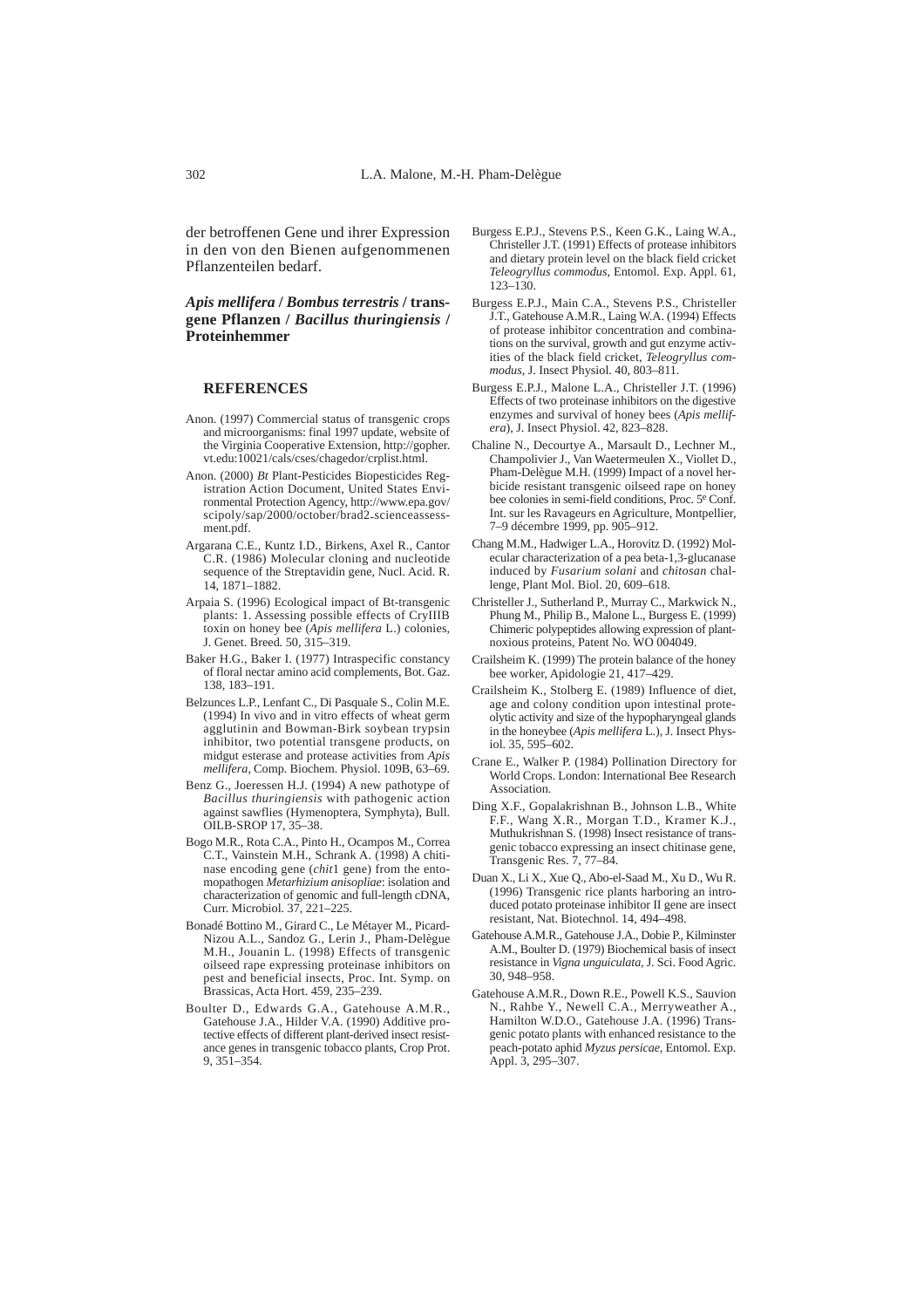- Gatehouse A.M.R., Davison G.M., Newell C.A., Merryweather A., Hamilton W.D.O., Burgess E.P.J., Gilbert R.J.C., Gatehouse J.A. (1997) Transgenic potato plants with enhanced resistance to the tomato moth, *Lacanobia oleracea*: growth room trials, Mol. Breed. 1, 49–63.
- Girard C., Jouanin L. (1999) Molecular cloning of a gut-specific chitinase cDNA from the beetle *Phaedon cochleariae,* Insect Biochem. Mol. Biol. 29, 549–556.
- Girard C., Picard-Nizou A.L., Grallien E., Zaccomer B., Jouanin L., Pham-Delègue M.H. (1998) Effects of proteinase inhibitor ingestion on survival, learning abilities and digestive proteinases of the honeybee, Transgenic Res*.* 7, 239–246.
- Gottschalk T.E., Mikkelsen J.D., Nielsen J.E., Neilsen K.K., Brunstedt J. (1998) Immunolocalization and characterization of a beta-1,3-glucanase from sugar beet, deduction of its primary structure and nucleotide sequence by cDNA and genomic cloning, Plant Sci. (Limerick) 132, 153–167.
- Grallien E., Marilleau R., Pham-Delègue M.H., Picard-Nizou A.L., Jouanin L., Marion-Poll F. (1995) Impact of pest insect resistant oilseed rape on honeybees, Proc. 9th Int. Rapeseed Congr. "Rapeseed today and tomorrow", Cambridge, United Kingdom, 4–7 July 1995, pp. 784–786.
- Greenplate J. (1997) Response to reports of early damage in 1996 commercial Bt transgenic cotton (Bollgard™) plantings, Soc. Invertebr. Pathol. Newslett. 29, 15–18.
- Haapalainen M.L., Kobets N., Piruzian E., Metzler M.C. (1998) Integrative vector for stable transformation and expression of a beta-1, 3-glucanase gene in *Clavibacter xyli* subsp. *Cynodontis*, FEMS-Microbiol. Lett. 162, 1–7.
- Haydak M.H. (1943) Larval food and development of castes in the honeybee, J. Econ. Entomol. 36, 778–792.
- Haydak M.H. (1957) The food of the drone larvae, Ann. Entomol. Soc. Am. 50, 73–75.
- Herbert E.W. Jr. (1992) Honey bee nutrition, in: Graham J.M. (Ed.), The Hive and the Honey Bee, Hamilton, Illinois, pp. 197–224.
- Hilder V.A., Gatehouse A.M.R., Sherman S.E., Barker R.F., Boulter D. (1987) A novel mechanism for insect resistance engineered into tobacco, Nature 330, 160–163.
- James C. (1998) Global Review of Commercialized Transgenic Crops: International Service for the Acquisition of Agri-biotech Applications (ISAAA) Briefs No. 8, Ithaca, New York.
- Johnson R., Narvaez J., An G., Ryan C. (1989) Expression of proteinase inhibitors I and II in transgenic tobacco plants: Effects on natural defense against *Manduca sexta* larvae, Proc. Nat. Acad. Sci. USA 86, 9871–9875.
- Johnston K.A., Lee M., Gatehouse J.A., Anstee J.H. (1991) The partial purification and characterisation of serine protease activity in the midgut of larval *Helicoverpa armigera,* Insect Biochem. 21, 389–397.
- Johnston K.A., Gatehouse J.A., Anstee J.H. (1993) Effects of soybean protease inhibitors on the growth and development of larval *Helicoverpa armigera,* J. Insect Physiol. 39, 657–664.
- Johnston K.A., Lee M., Brough C., Hilder V.A., Gatehouse A.M.R., Gatehouse J.A (1995) Protease activities in the larval midgut of *Heliothis virescens*: Evidence for trypsin and chymotrypsin-like enzymes, Insect Biochem. Mol. Biol. 25, 375–383.
- Jongedijk E., Tigelaar H., Van Roekel S.C., Bres-Vloemans S.A., Dekker I., Van Den Elzen P.J.M., Cornelissen J.C., Melchers L.S., Jones P.W. (1995) Synergistic activity of chitinases and beta-1,3-glucanases enhances fungal resistance in transgenic tomato plants, in: Cassells A.C. (Ed.), Eucarpia Genetic Manipulation in Plant Breeding Section Meeting, Cork, Irish Republic, 11–14 September 1994, Euphytica, pp.173–180.
- Jouanin L., Girard C., Bonadé-Bottino M., Le Métayer M., Picard Nizou A.L., Lerin J., Pham-Delègue M.H. (1998) Impact de colzas transgéniques exprimant des inhibiteurs de protéases sur coléoptères phytophages et sur abeilles, Cah. Agric. 7, 531–536.
- Kang-W.K., Tristem M., Maeda S., Crook N.E., O'Reilly D.R. (1998) Identification and characterization of the *Cydia pomonella* granulovirus cathepsin and chitinase genes, J. Gen. Virol. 79, 2283–2292.
- Keinanen R.A., Wallen M.J., Kristo P.A., Laukkanen M.O., Toimela T.A., Helenius M.A., Kulomaa M.S. (1994) Molecular cloning and nucleotide sequence of chicken avidin-related genes, 1-5, Eur. J. Biochem. 220, 615–621.
- Keinonen M.K., Pappinen A., Weissenberg K. von (1998) Comparisons of the efficiency of some promoters in silver birch (*Betula pendula*), Plant Cell Rep. 17, 356–361.
- Kim M.G., Shin S.W., Bae K.S., Kim S.C., Park H.Y. (1998) Molecular cloning of chitinase cDNAs from the silkworm, *Bombyx mori* and the fall webworm, *Hyphantria cunea,* Insect Biochem. Mol. Biol. 28, 163–171.
- Kozeil M.G., Beland G.L., Bowman C., Carozzi N.B., Crenshaw R., Crossland L., Dawson J., Desai N., Hill M., Kadwell S., Launis K., Lewis K., Maddox D., McPherson K., Meghji M.R., Merlin E., Rhodes R., Warren G., Wright M., Evola S.V. (1993) Field performance of elite transgenic maize plants expressing an insecticidal protein derived from *Bacillus thuringiensis*, Bio-Technol. 11, 194–200.
- Kramer K.J., Muthukrishnan S. (1997) Insect Chitinases: molecular biology and potential use as biopesticides, Insect Biochem. Mol. Biol. 11, 887–900.
- Lavigne C., Klein E.K., Vallée P., Pierre J., Godelle B., Renard M. (1998) A pollen-dispersal experiment with transgenic oilseed rape. Estimation of the average pollen dispersal of an individual plant within a field, Theor. Appl. Genet. 96, 886–896.
- Lee S.I., Lee S.H., Koo J.C., Chun H.J., Lim C.O., Mun J.H., Song Y.H., Cho M.J. (1999) Soybean Kunitz trypsin inhibitor (SKTI) confers resistance to the brown planthopper (*Nilaparvata lugens* Stal) in transgenic rice, Mol. Breed. 5, 1–9.